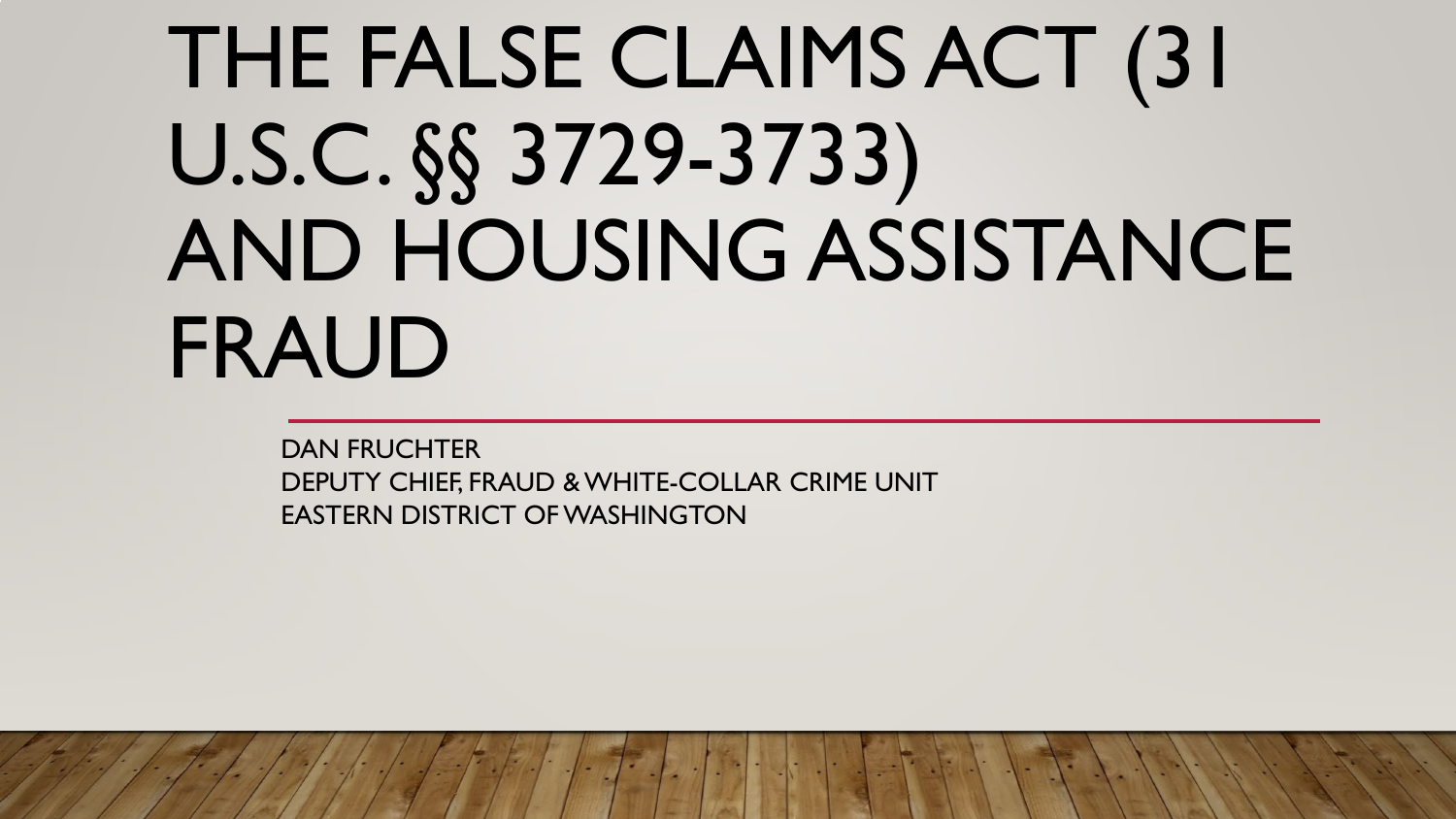• Enacted in 1863 at President Lincoln's request to combat fraud against the Union Army by unscrupulous contractors and ruthless profiteers

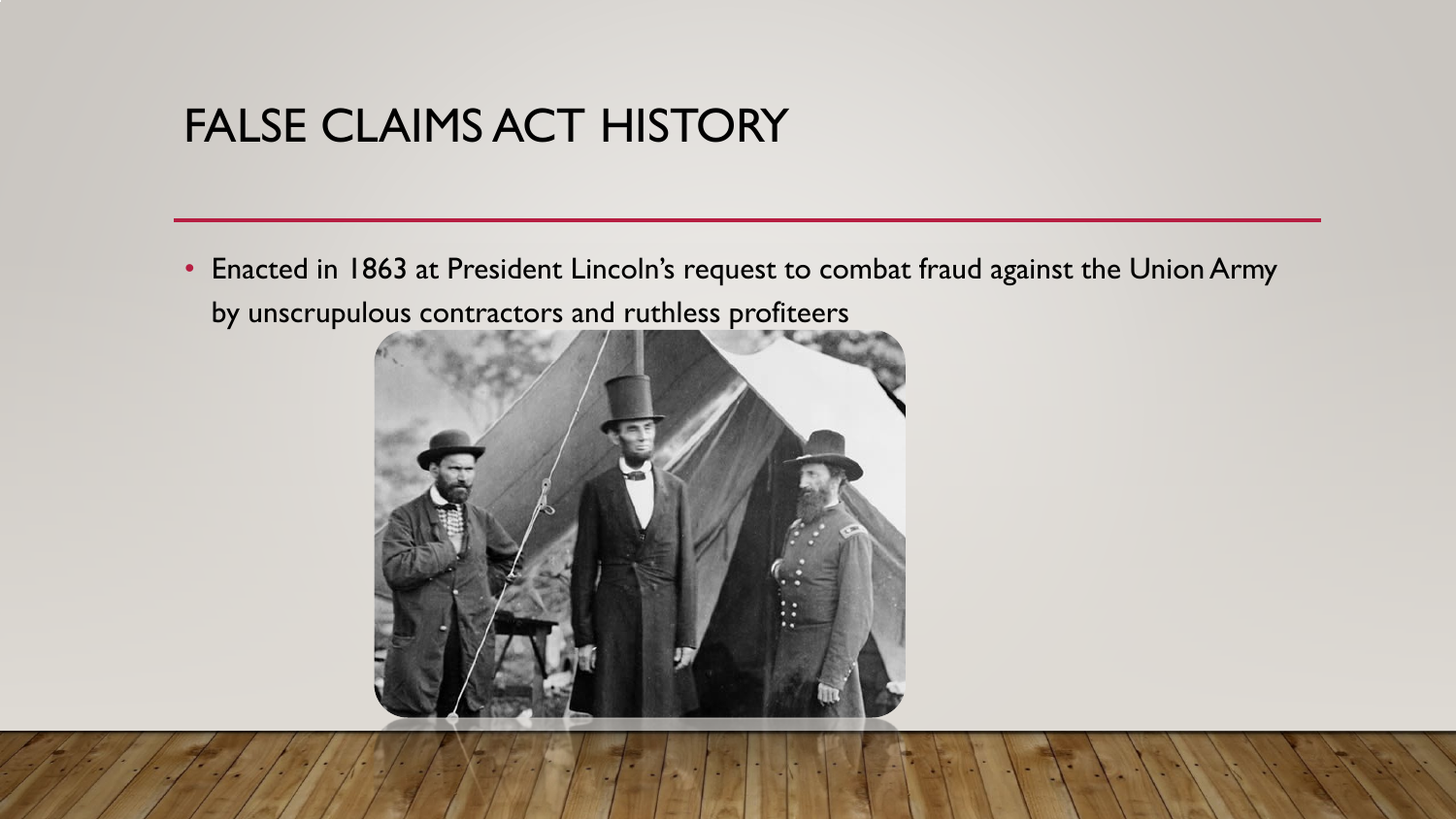- Rampant profiteering against the Union Army supplied the troops with bullets filled with sawdust, rifle barrels caked with rust and other poor quality supplies.
- "For sugar [the government] often got sand; for coffee, rye; for leather, something no better than brown paper; for sound horses and mules, spavined beasts and dying donkeys; and for serviceable muskets and pistols, the experimental failures of sanguine inventors, or the refuse of shops and foreign armories." *United States ex rel. Newsham v. Lockheed Missiles & Space Co.*, 722 F. Supp. 607, 609 (N.D. Cal. 1989) (quoting Tomes, *Fortunes of War*, 29 Harper's Monthly Mag. 228 (1864)).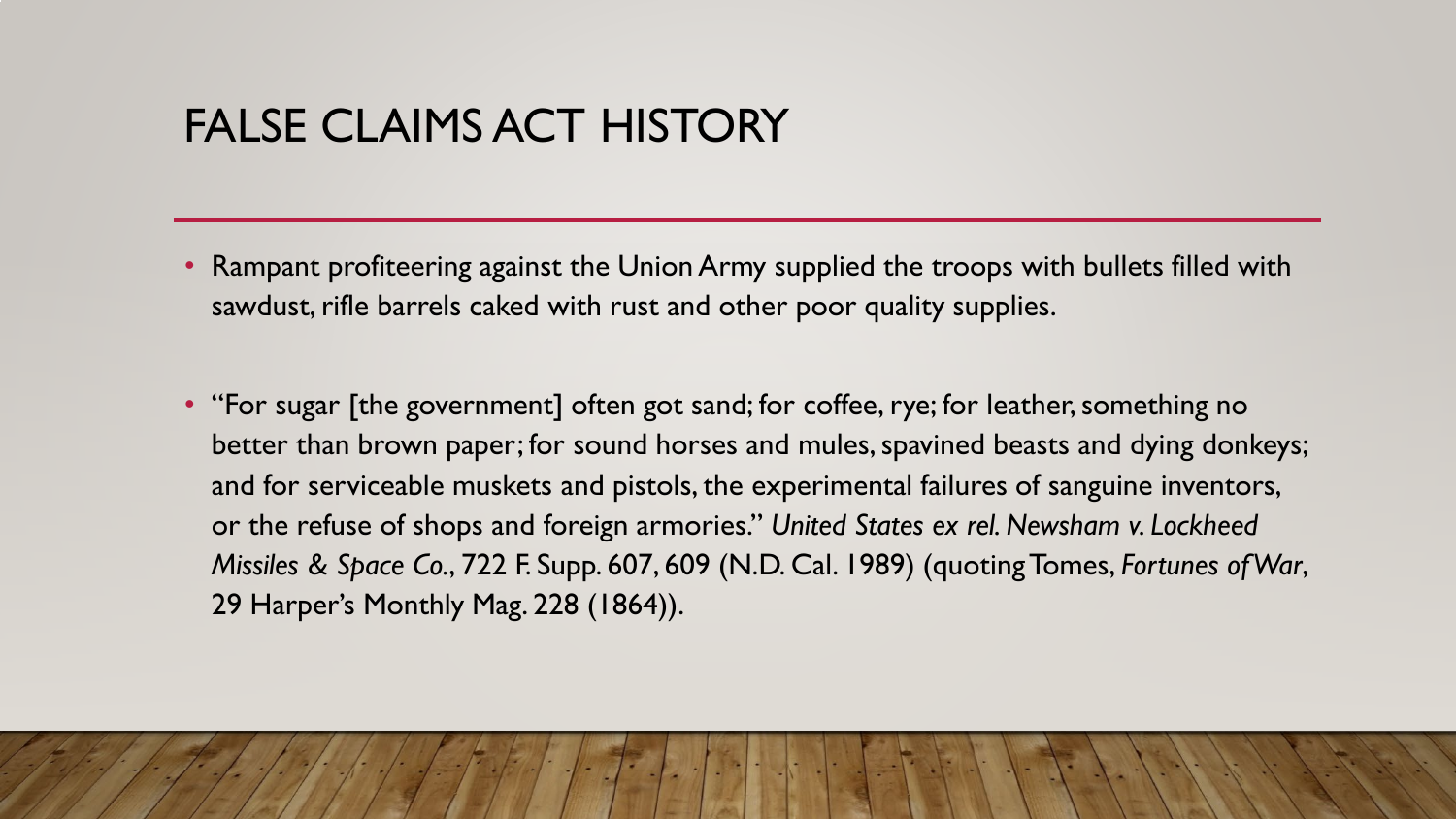- Since 1860s, False Claims Act has been the principal tool used by the United States to fight fraud against the federal fisc. *United States v. Niefert-White*, 360 U.S. 228 (1968).
- The False Claims Act has been updated and amended periodically to ensure that it remains an effective and modern tool against fraud.
	- Increased use of government contracts and contractors
	- Healthcare fraud Medicare, Medicaid, TRICARE
	- Insurance and Loan guarantees: FHA Mortgage Insurance, FCIC, SBA, Student Loans, Crop Insurance
	- Grants (US AID, Education, Science and Research)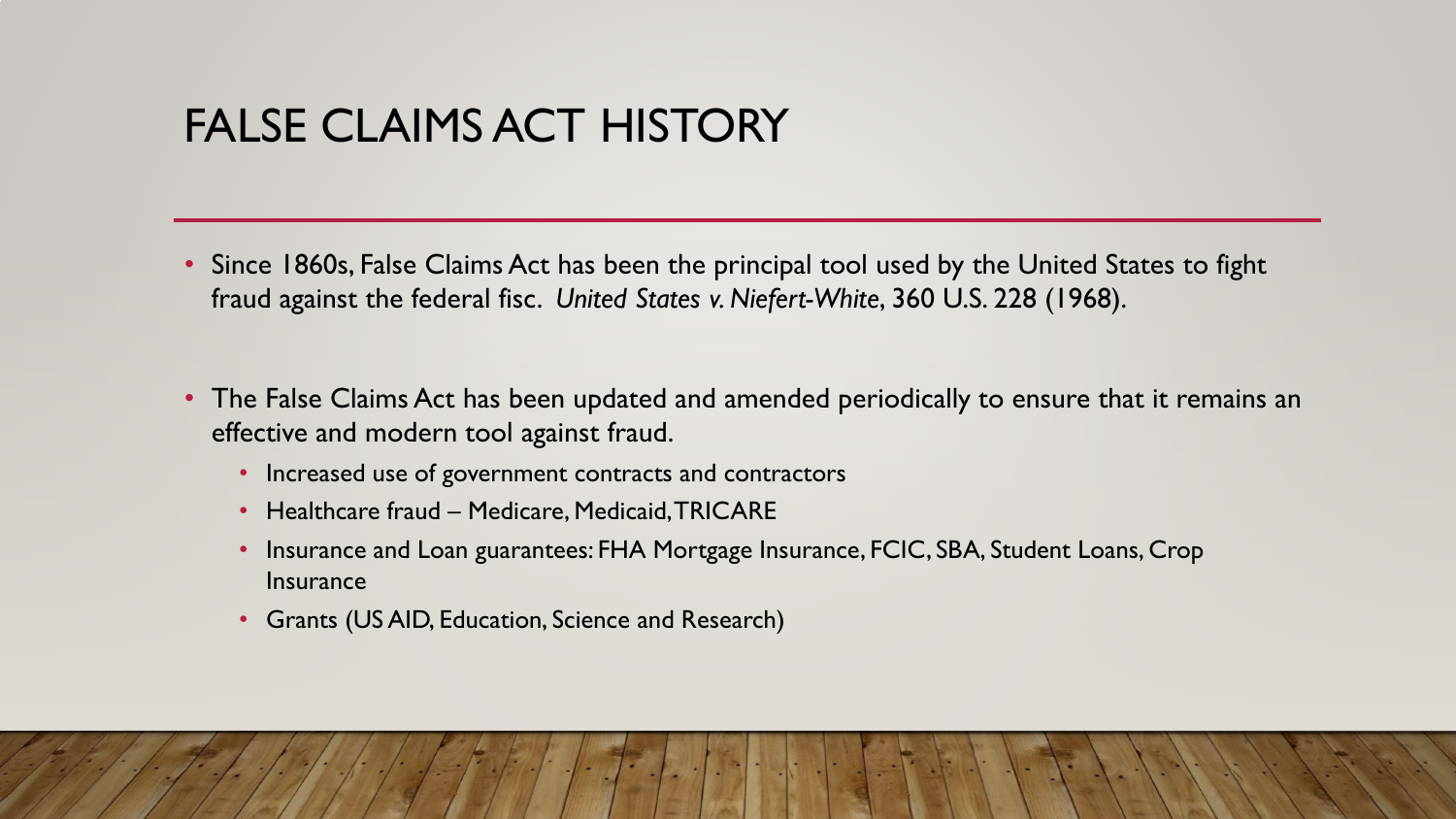- Given the significant federal interest and investment in housing programs, the False Claims Act has been a major enforcement tool in the housing area:
	- FHA residential mortgage insurance
	- VA mortgage assistance
	- USDA's rural development housing program
	- **HUD's Section 8**
	- FHA's residential nursing home and apartment programs
	- VA Supportive Housing (VASH) (equivalent to Section 8 for veterans)
	- Government-backed purchase of mortgages and mortgage-backed securities

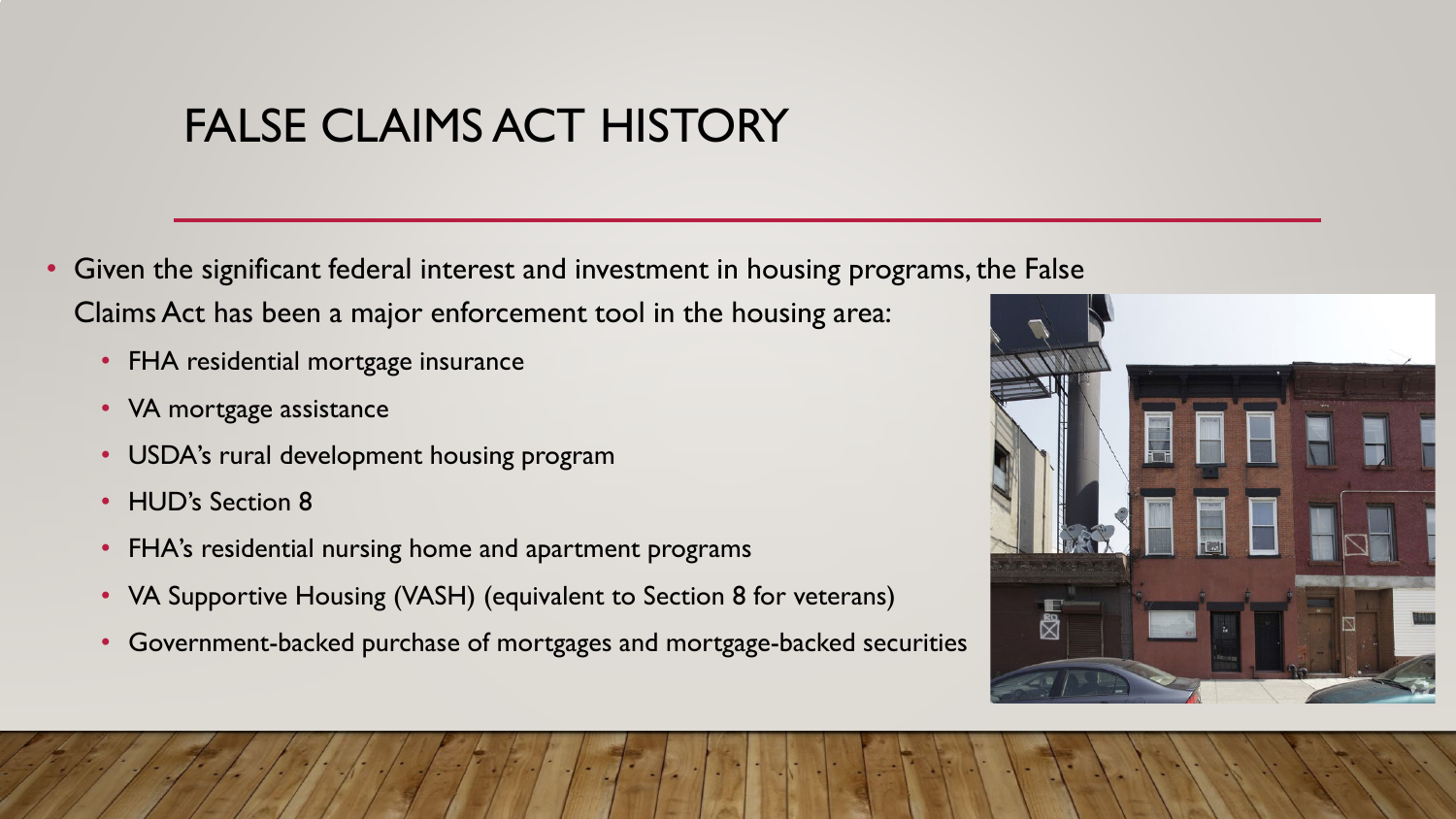![](_page_5_Picture_1.jpeg)

- Congress overhauled the False Claims Act in 1986 to strengthen the public-private partnership that is at its core.
	- Increased awards to whistleblowers, known as "relators"
	- **•** Increased ability of relators to recover
	- Increased damages and penalties
- Further strengthened in 2009 and 2010 through Fraud Enforcement and Recovery Act and Affordable Care Act
- Long-running tension between providing adequate incentives for individuals with information to come forward and discouraging "parasitic" recoveries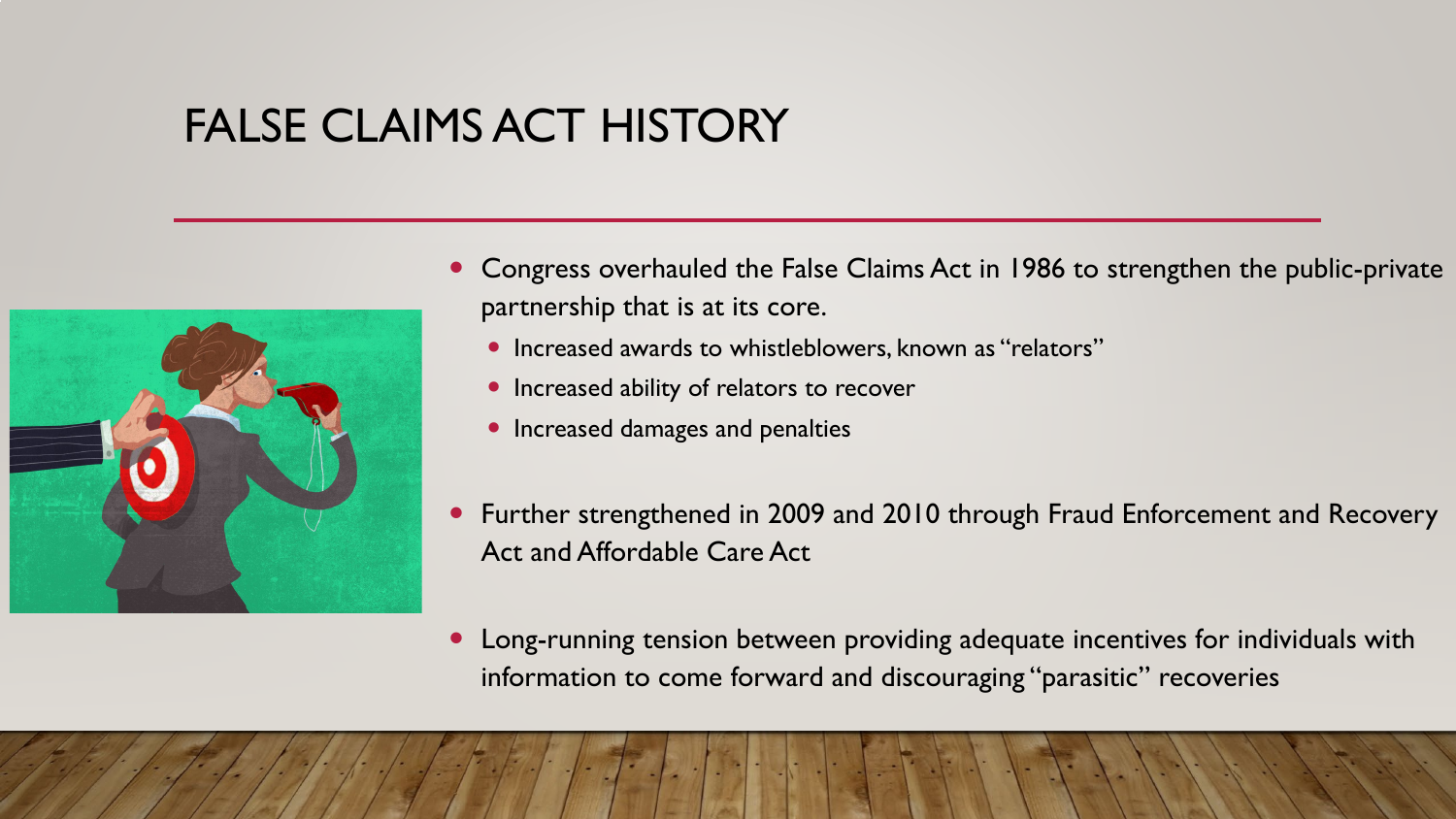- False Claims Act has been extraordinarily successful:
	- Since FY 2000: average annual recoveries exceed \$1 billion
	- FY 2015 recoveries were over \$3.5 billion
		- \$2.8 billion of that was related to whistleblower lawsuits ("qui tams")
	- Over \$30 billion in recoveries since 2009
	- Between January 2009 and the end of FY 2015, relators received over \$3 billion in whistleblower awards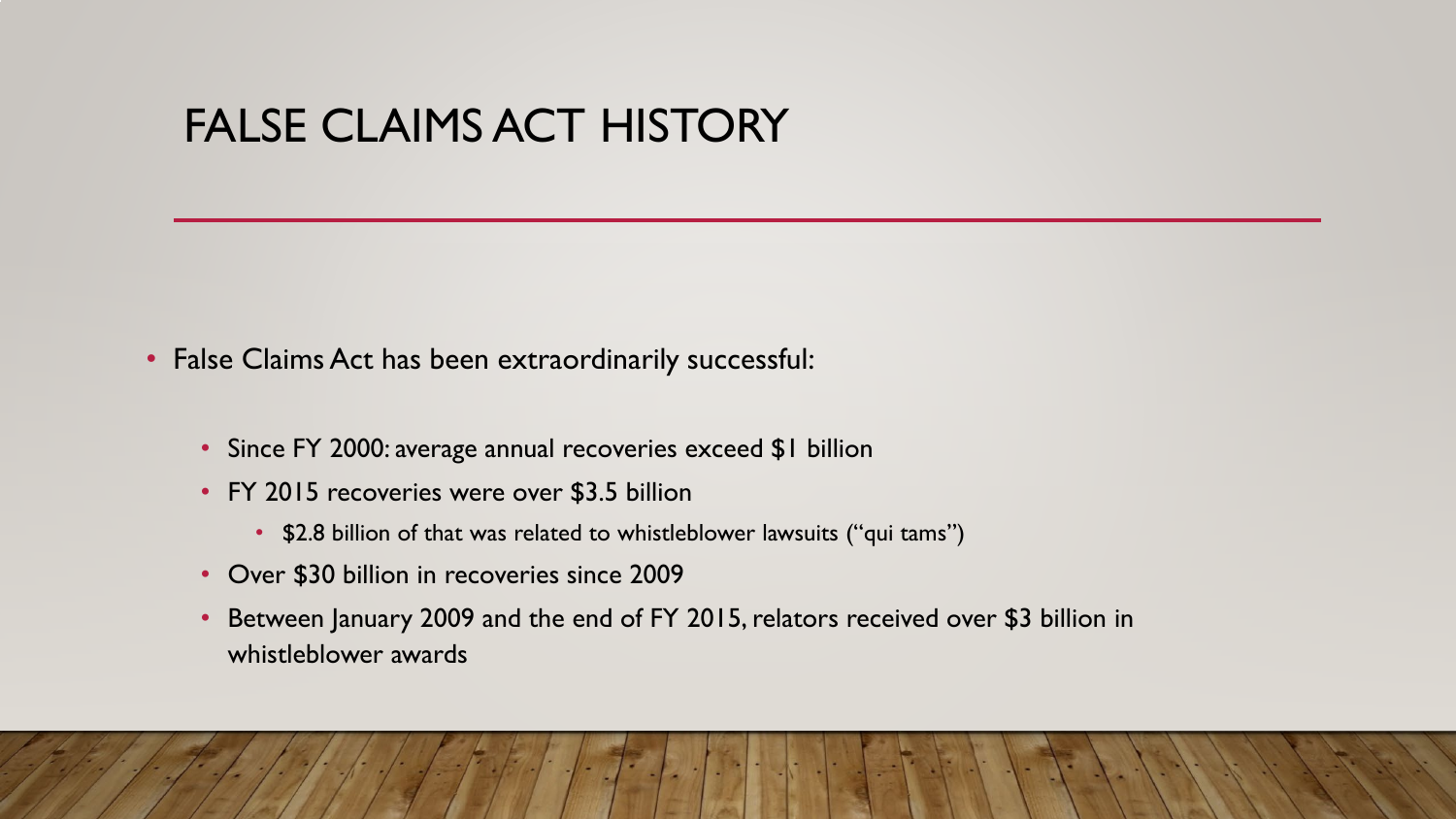### FALSE CLAIMS ACT IN THE EDWA

- The False Claims Act has been a particular focus for the EDWA, with outstanding results, restoring nearly \$250 million to the taxpayers in the last 5 years:
	- 2020: Over \$66 million
	- 2019: Over \$16 million
	- 2018: Approximately \$20 million
	- 2017: Over \$8 million
	- 2016: \$130 million

![](_page_7_Picture_7.jpeg)

• Qui tam disclosures have also resulted in dozens of criminal prosecutions and forfeitures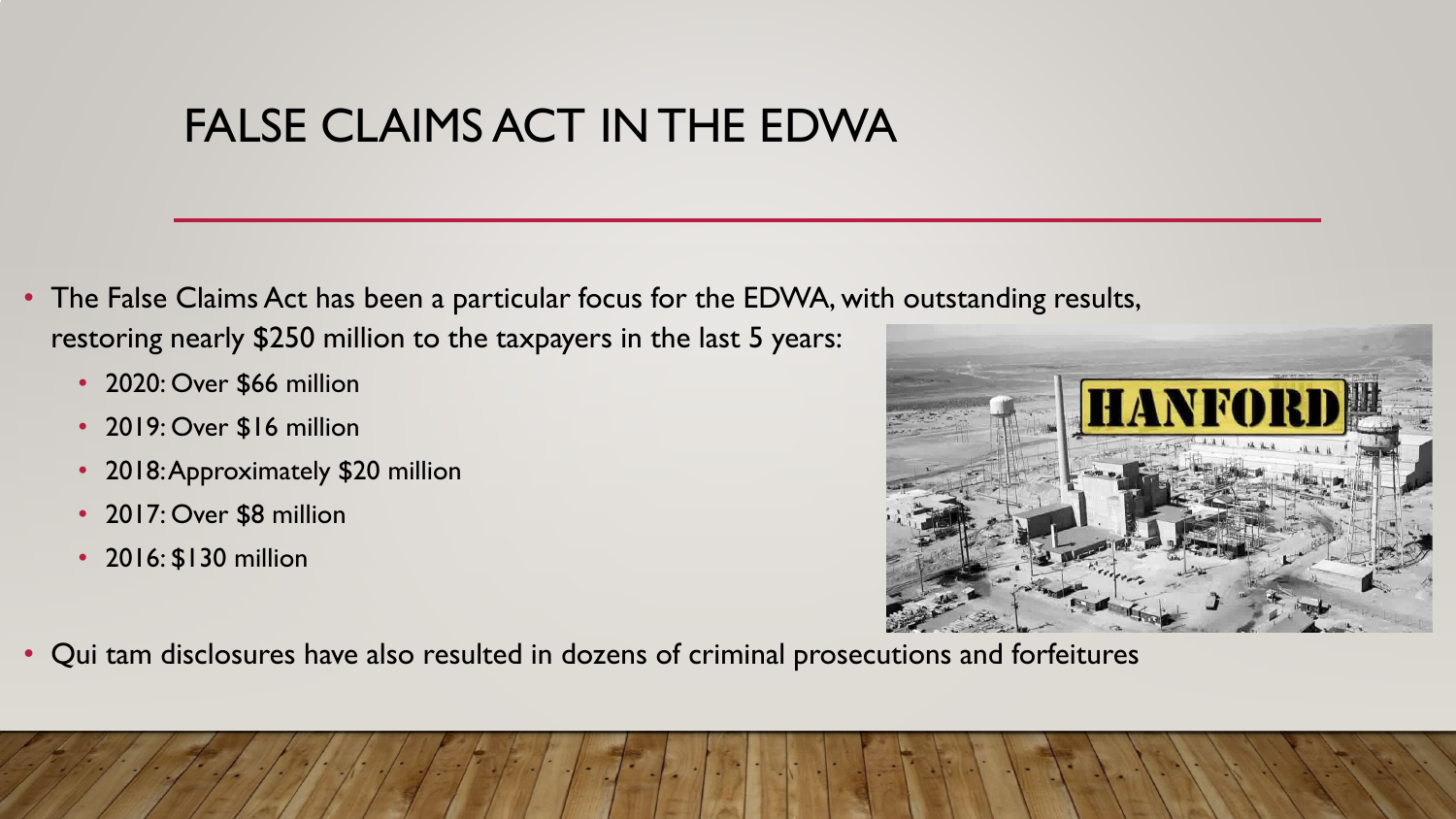# FALSE CLAIMS ACT IN THE EDWA RECENT PAST SETTLEMENTS

- Time charging fraud, overbilling, small business fraud, and quality violations on nuclear cleanup contracts at the Department of Energy Hanford Nuclear Site
- False billing for medically unnecessary cardiac surgical procedures
- Falsification of SNAP (food stamp) quality control data by state agencies
- Fraudulent mortgage origination and reckless underwriting by FHA mortgage lenders
- Fraudulent billing and overcharging of VA under the GI Bill by a for-profit school
- Payment of kickbacks to purchasers on federal supply contracts
- False overbilling for fire protection services at military bases and facilities
- False billing for dental services not performed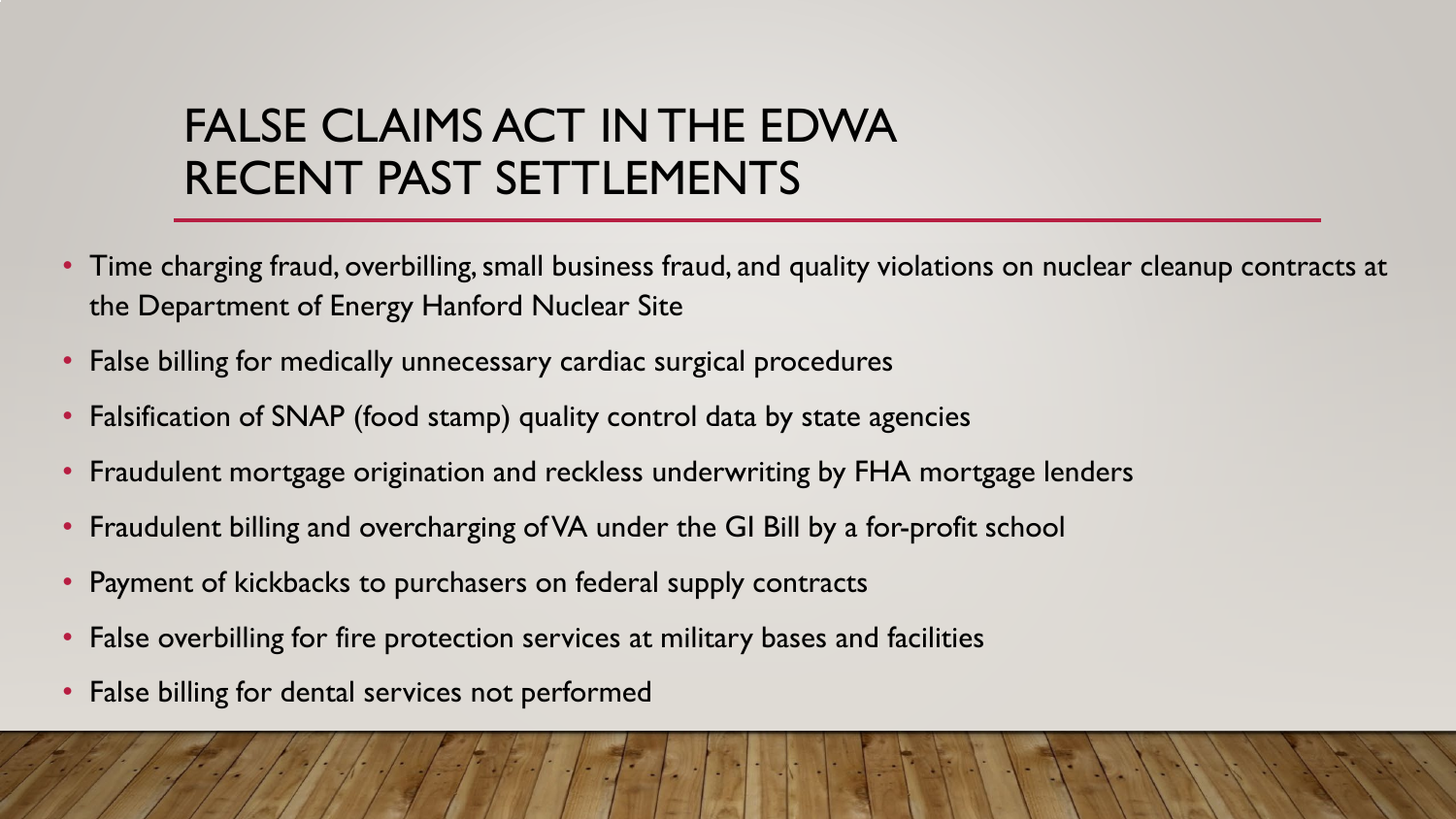# FALSE CLAIMS ACT IN THE EDWA SIGNIFICANT ONGOING MATTERS

- Off-label marketing and payment of kickbacks by worldwide pharmaceutical company
- Failure to provide adequate care to Medicare residents of skilled nursing facilities
- Medically-unnecessary surgical procedures by hospital system
- Falsification of Paycheck Protection Program (PPP) loan applications for COVID relief
- Fraudulent crop insurance claims by grain producer to USDA
- Improper use of federal funds for lobbying and political influence activities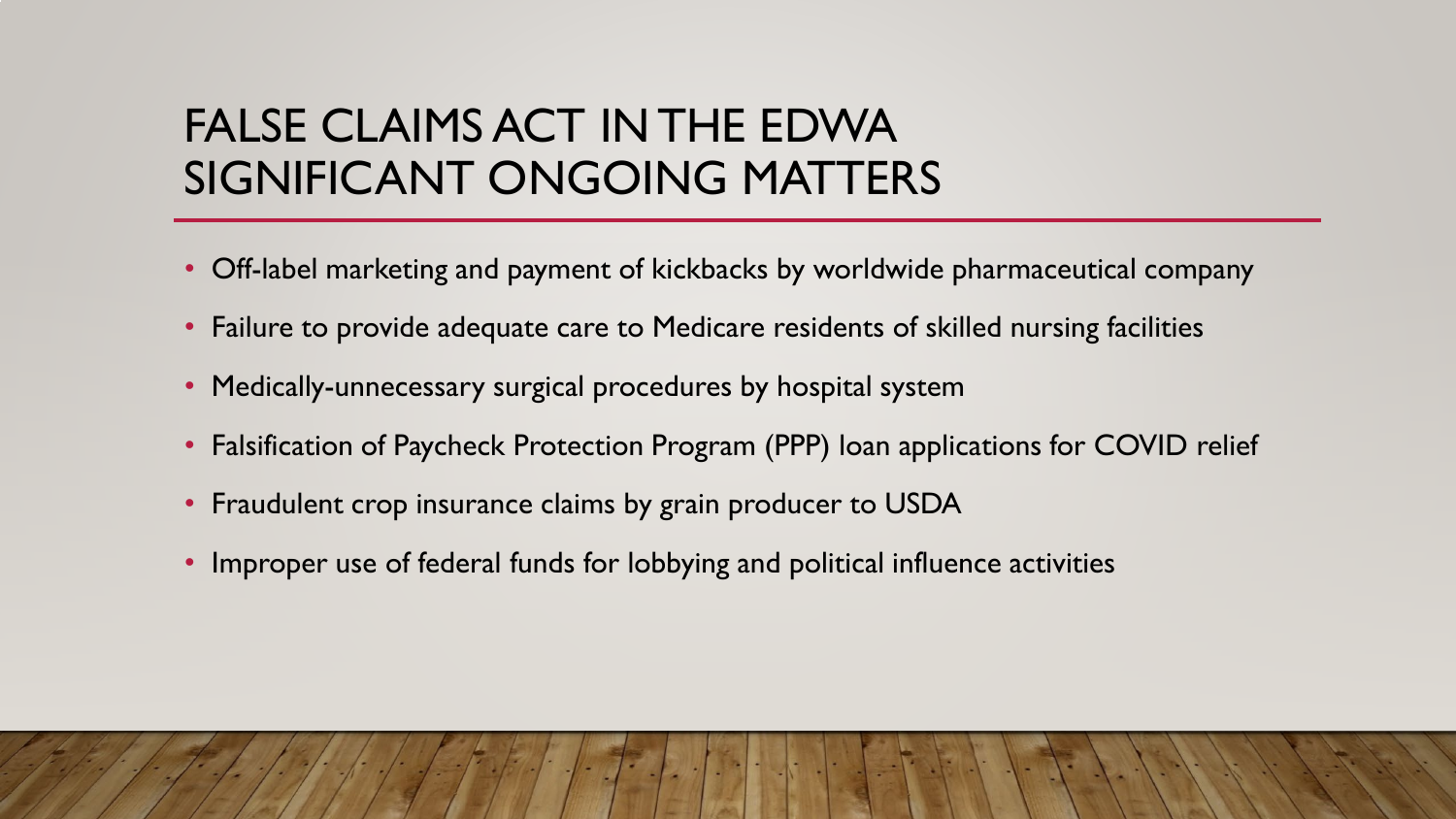# FALSE CLAIMS ACT KEY FEATURES

- Public-private partnership authorizes private parties to file suit on behalf of the United **States**
- Redresses fraud involving **federal** funds
- Does not require proof of intentional wrongdoing
- Provides for the recovery of treble damages and penalties for each false claim
	- Penalty amounts recently increased significantly
- Civil statute (proof by preponderance of the evidence)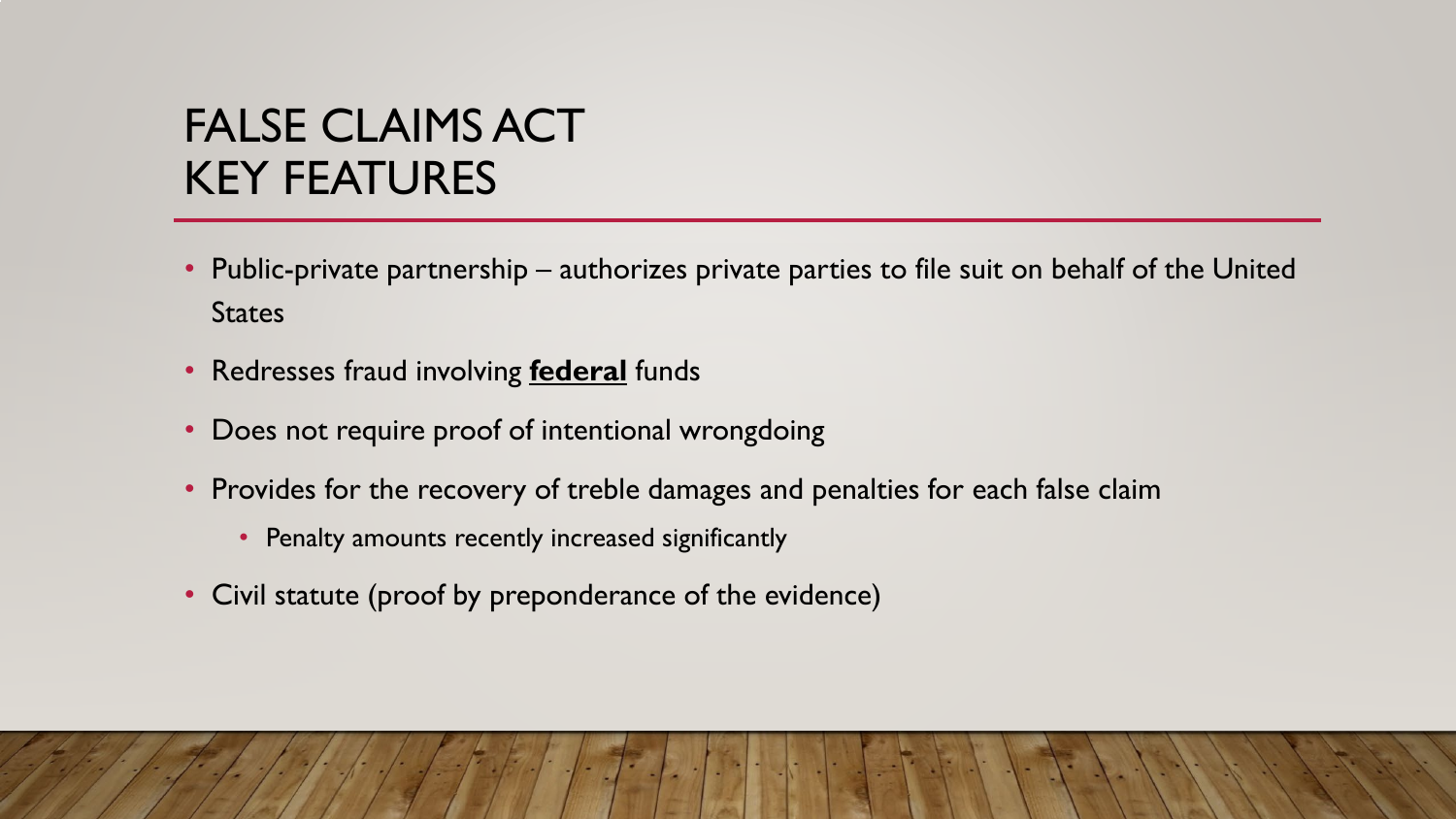# FALSE CLAIMS ACT QUI TAM CASES

- Whistleblower (sometimes called a "Relator") files a complaint under seal pursuant to 31 U.S.C. § 3730
- Whistleblower provides the DOJ (not the Court) with a disclosure of "all material evidence and information" bearing on the matter
- Initial 60-day investigation period can be extended by the court upon application "for good cause shown"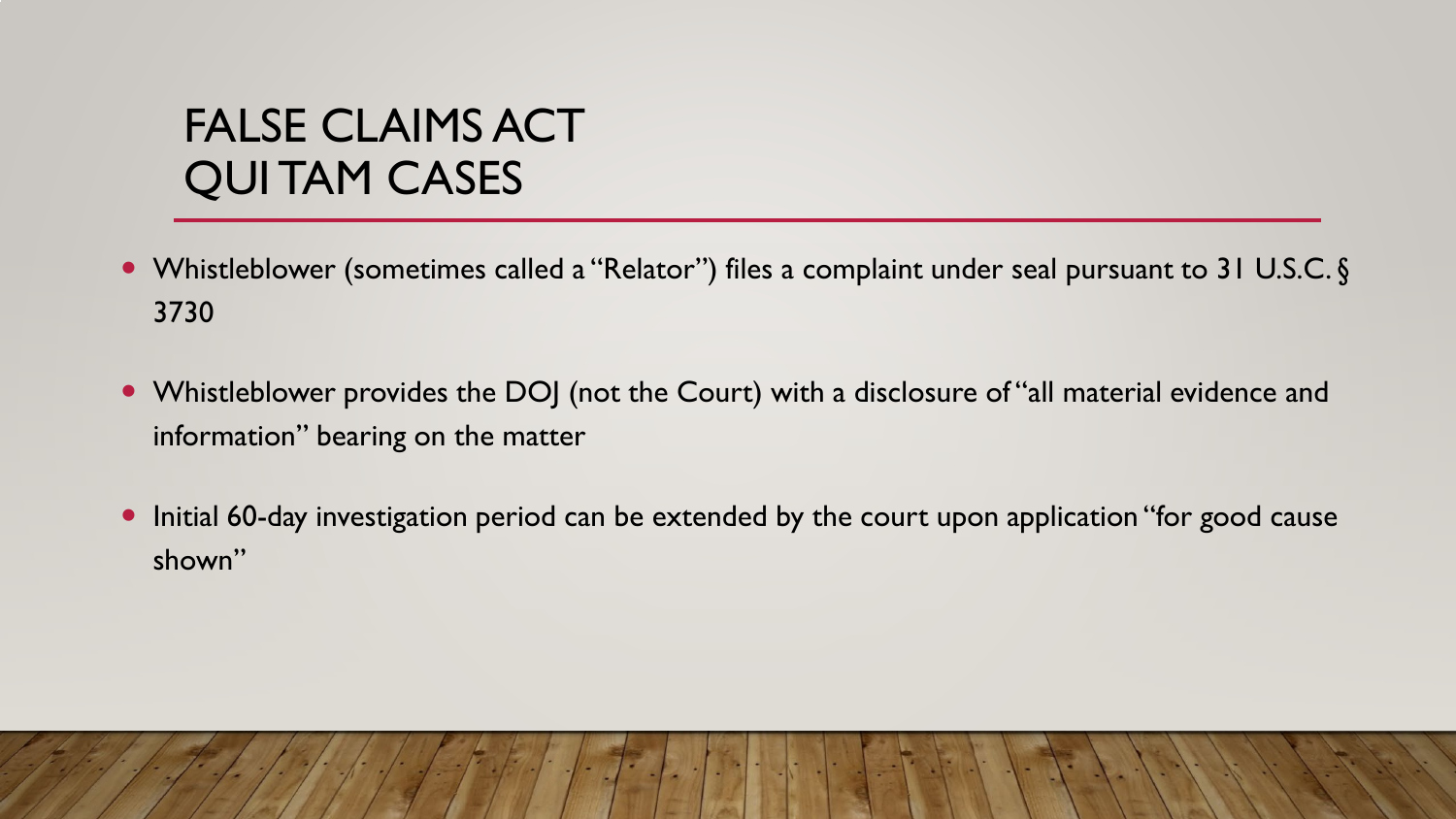# FALSE CLAIMS ACT QUI TAM CASES

- If the United States intervenes in the action, it takes over and works with the relator in prosecuting the action.
- If the United States declines to intervene in the action, the relator can pursue it on her own or dismiss it voluntarily
	- United States can intervene later "for good cause"
- Relator is entitled to between 15-25% of the proceeds of the action if the United States intervenes and reaches a settlement or judgment (25-30% if the United States declines to intervene)
- Relator is also entitled to reasonable attorney fees, costs, and expenses if action is successful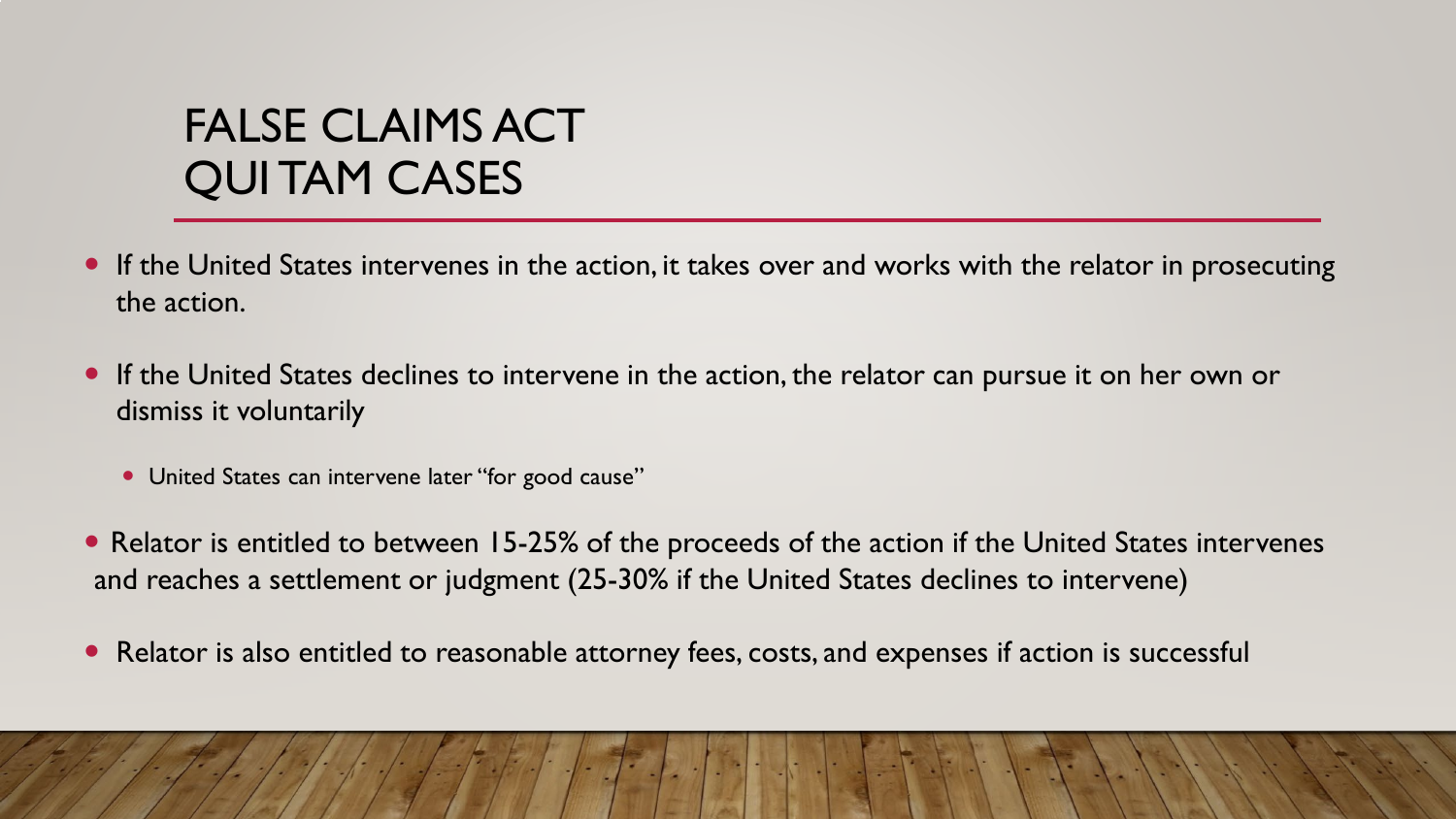# FALSE CLAIMS ACT QUI TAM CASES

#### Jurisdictional Exclusions

- Action barred if already in litigation in which government is a party
- Public disclosure if the fraud has been publicly disclosed, relator is dismissed (but the U.S. can still continue), unless relator:
	- Is an original source; and
	- Disclosed to the U.S. before filing suit
- Actions based on tax code
- Actions against federal agencies or employees
- Actions against states, state agencies, or "arms of the state"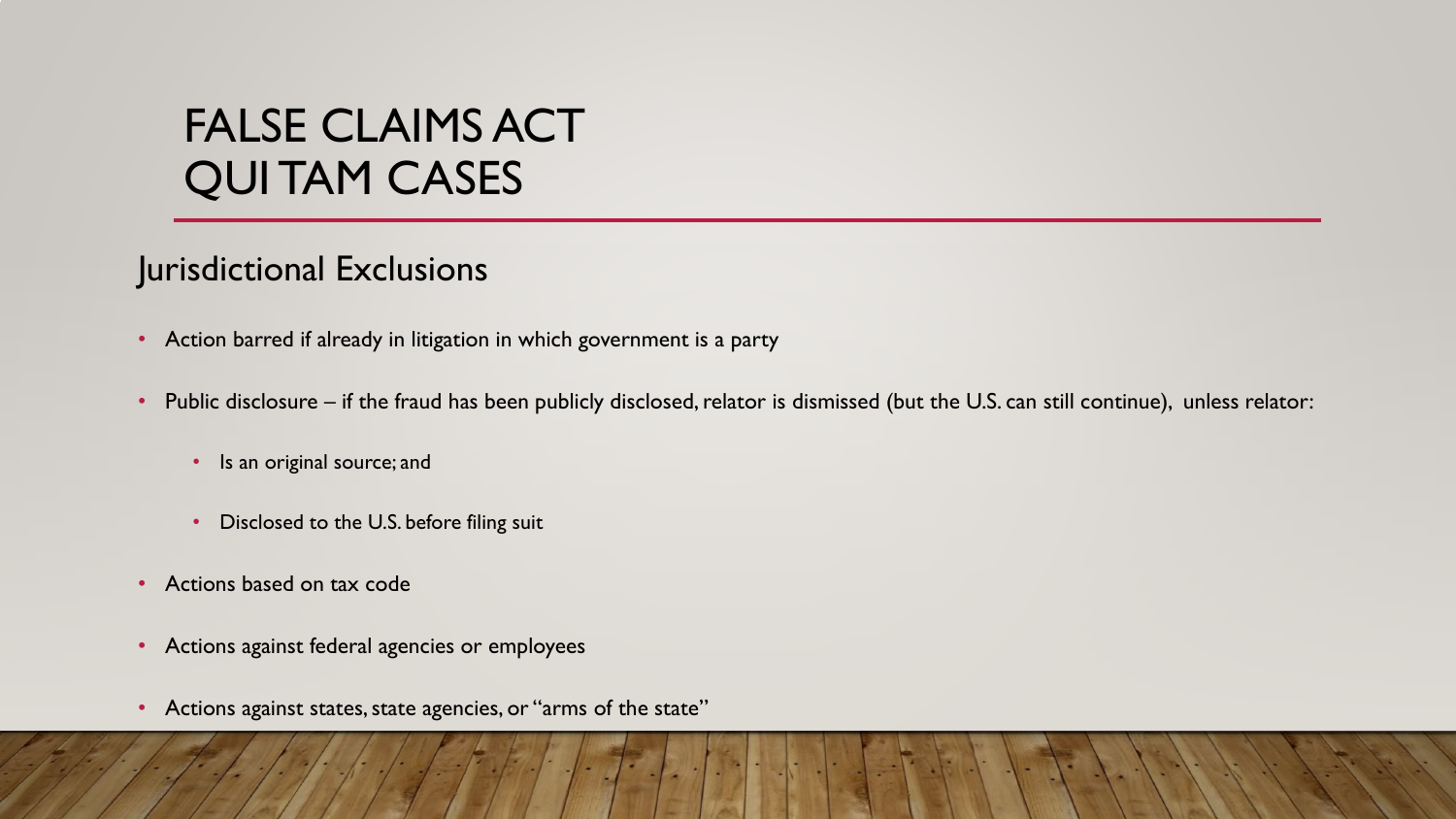# FALSE CLAIMS ACT **ELEMENTS**

- Claim
- False or fraudulent
- Material to gov't decision to pay
- Knowledge of defendant
- Causation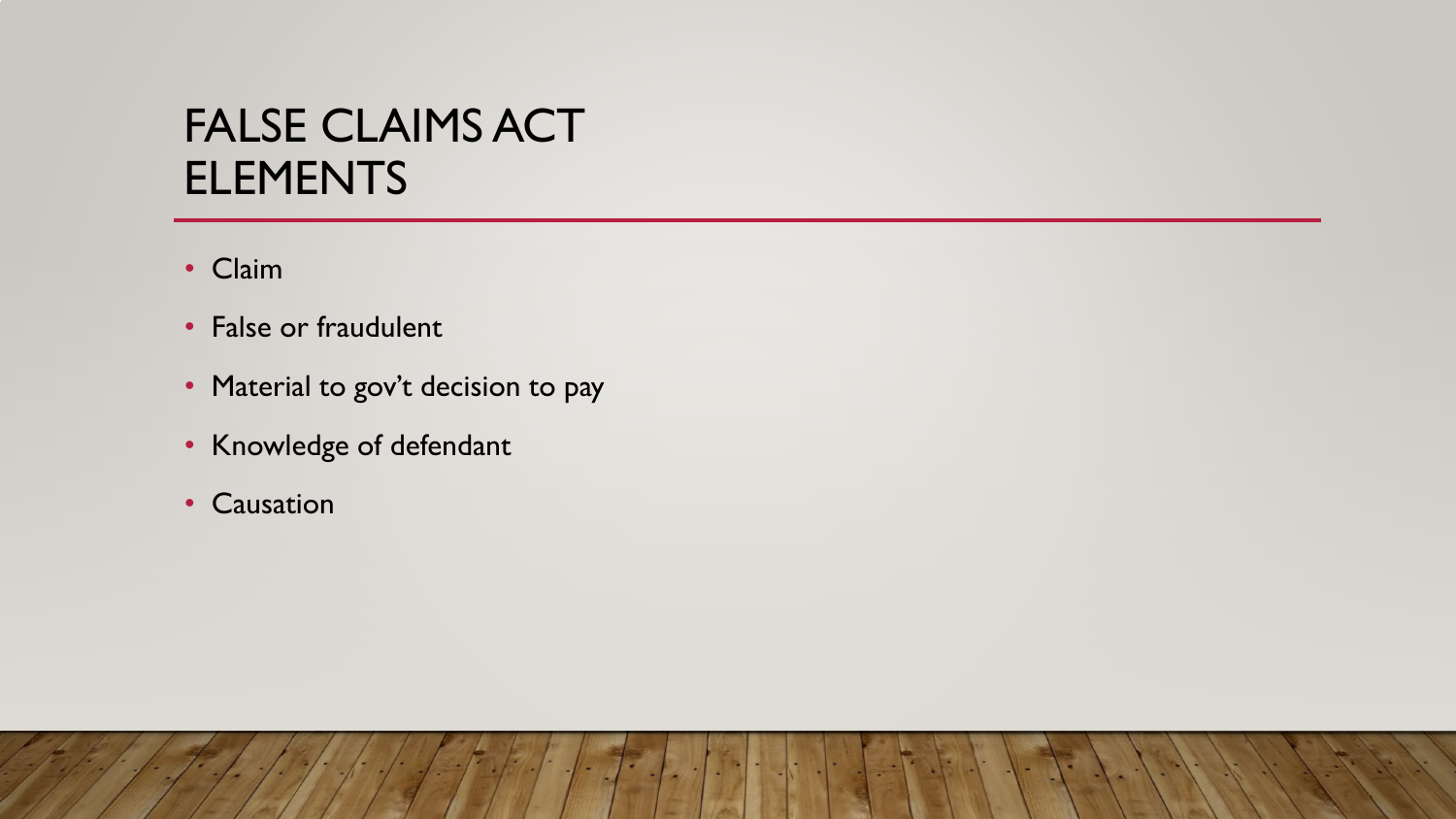#### FALSE CLAIMS ACT "PERSON"

• Individuals

• Corporations (including municipal corporations)

- Localities and local government entities BUT
	- Relators cannot sue states or state instrumentalities under *U.S. ex rel. Stevens v. Vermont Agency of Natural Resources*, 529 U.S. 765 (2000).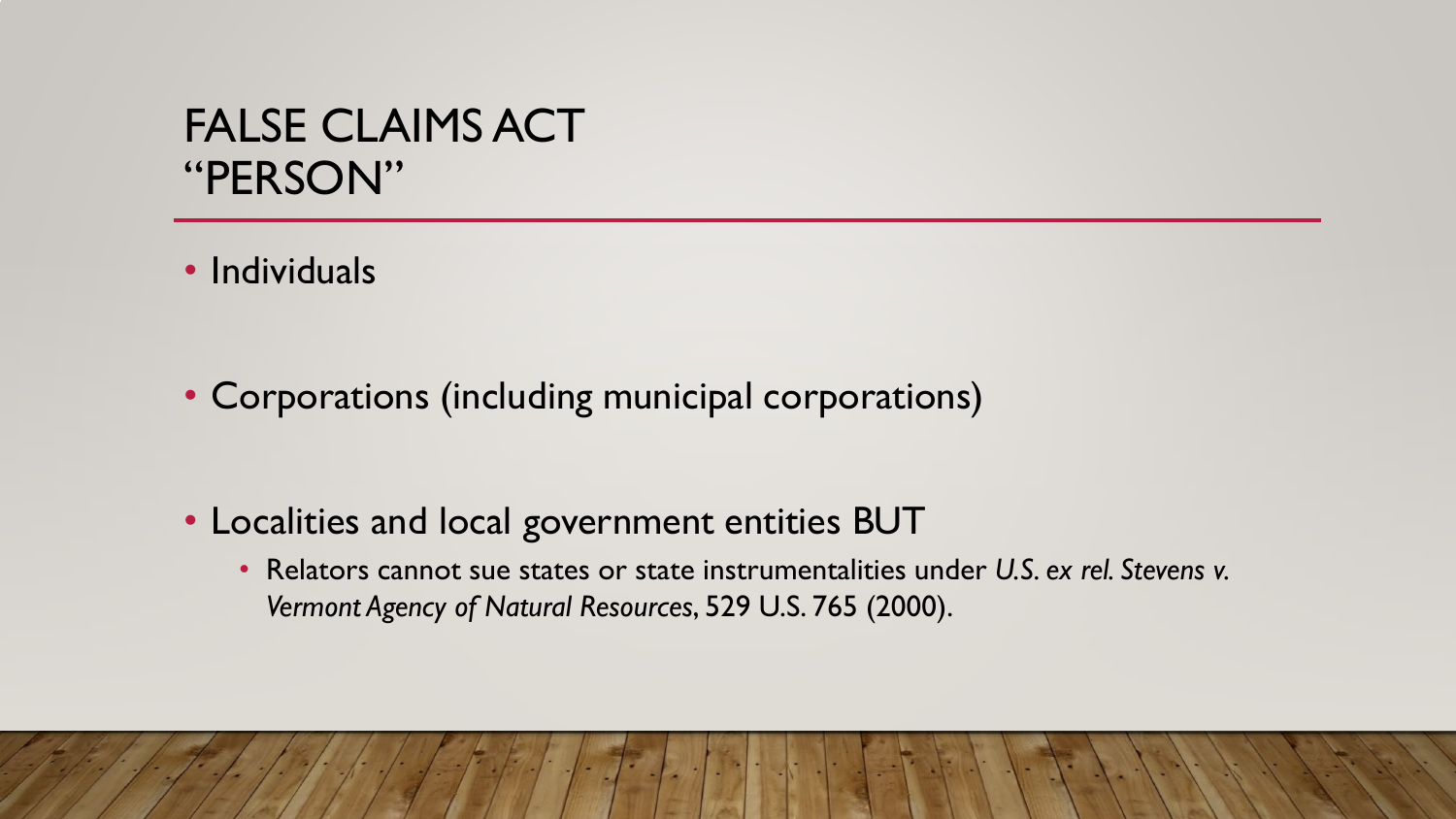# CLAIM

• Any request for Government money or property

- Bills and Invoices
- Claims by healthcare providers
- Grant applications/drawdowns
- Loan applications
- Claims for insurance benefits/guaranty (e.g. FHA mortgage insurance, crop insurance, SBA guaranteed loans, student loans)
- Claim for reimbursement of federal funding (e.g. Section 8 Housing Vouchers)
- Claim may be submitted to a third party (grantee, contractor) if the United States has provided money to, or will reimburse, the third party
	- E.g. Section 8 funding is federal but typically provided through a local housing authority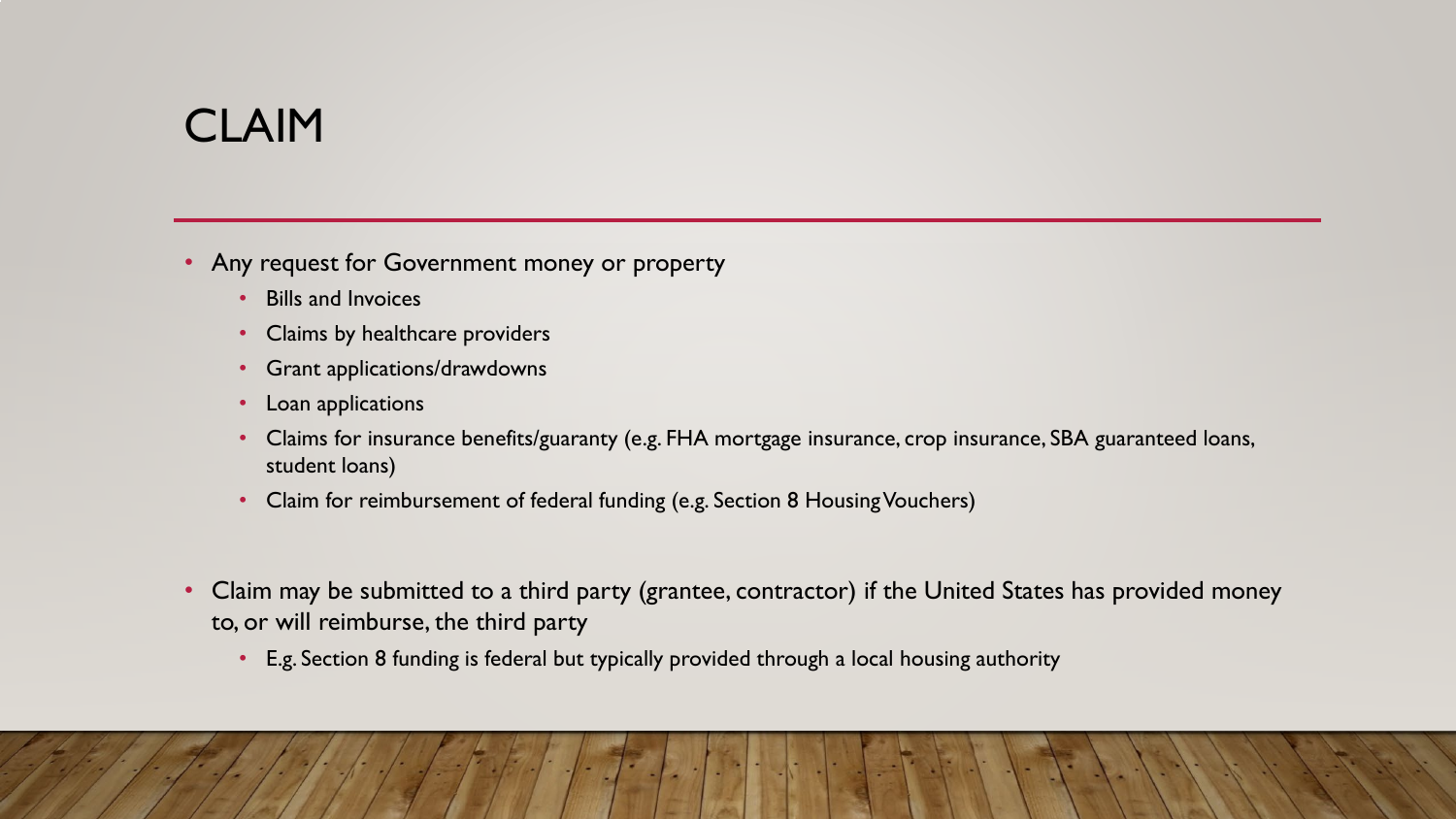#### FALSE CLAIM, SECTION 8 PROGRAM

- Improper acceptance of Section 8 "side payments" constitutes a violation of the FCA. (*Coleman v. Hernandez*, 490 F.Supp.2d 278 (D. Conn. 2007)). In *Coleman*, a tenant who was eligible for a Section 8 rent subsidy entered into a rental agreement with a landlord, fixing the tenant's total rent at \$1,550 per month. The housing authority approved the rental agreement, which provided that the housing authority would pay the landlord \$1,530 per month, and the tenant would pay \$20 per month. Pursuant to Section 8 rules, the landlord was prohibited from charging the tenant any additional payment.
- In Coleman, the landlord charged the tenant an additional rent payment of \$60 on six separate occasions. The court held that these requests for "side payments" constituted six separate false claims under the FCA. (490 F.Supp.2d at 281.)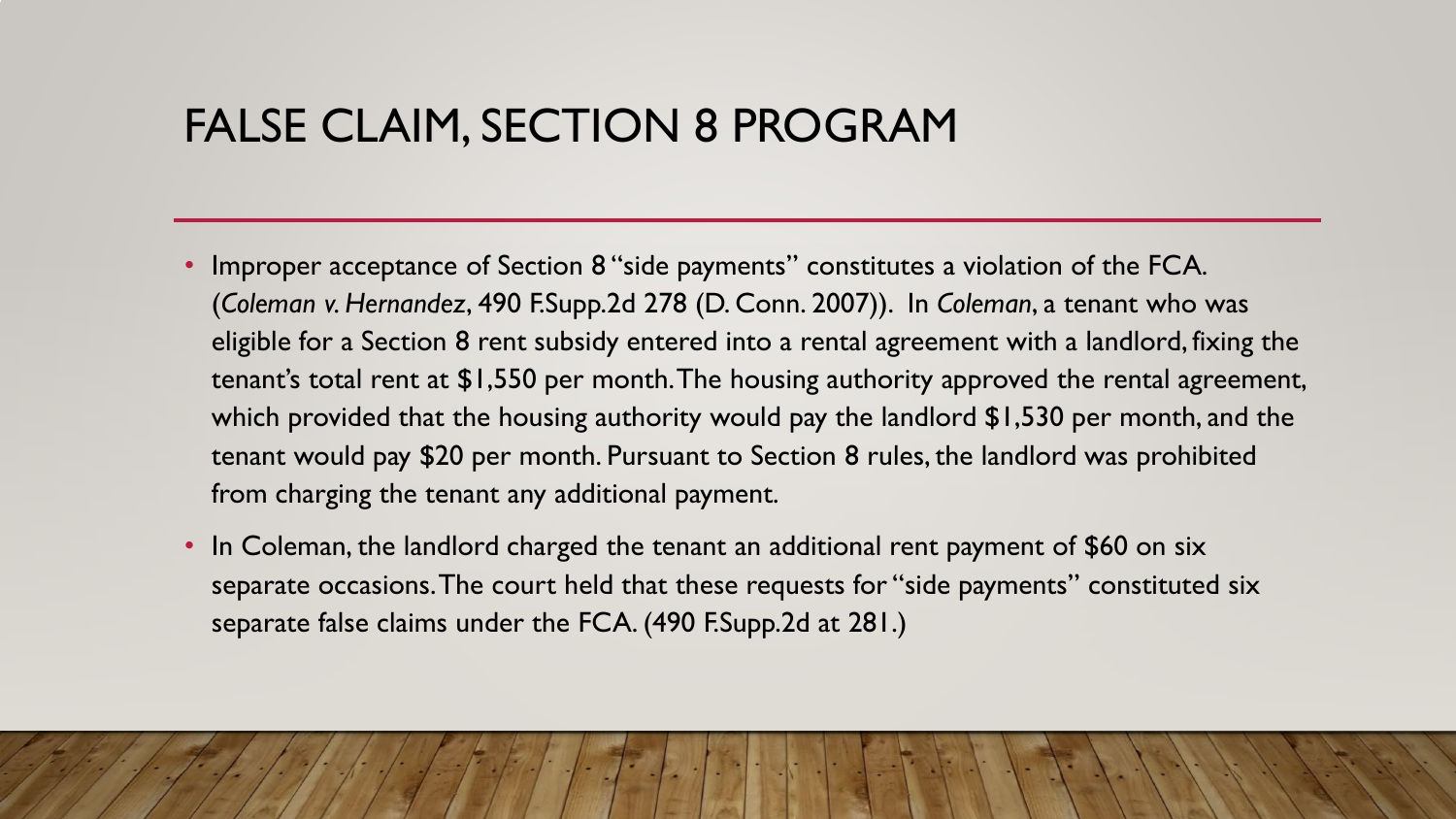#### FALSE CLAIM, SECTION 8 PROGRAM

- Courts have consistently concluded that liability arises under the False Claims Act when a Section 8 landlord charges a Section 8 tenant more than the agreed-upon amount of rent, or charges a tenant side payments not included in the Section 8 housing agreement. *See, e.g., U.S. ex rel. Holmes v. Win-Win Real Estate,* 2015 WL 6150594 (D. Nev. Oct. 19, 2015) (collecting cases); *see also United States ex rel. Richards v. R&T Investments LLC,* 29 F. Supp.3d 553 (W.D. Pa. 2014).
- Accepting Section 8 funds under the false premise that a landlord will make utility payments can similarly give rise to liability under the False Claims Act. *U.S. ex rel. Abea v. Odiye*, 2019 WL 2009287 (N.D. Cal. May 7, 2019).
- Falsely certifying the eligibility or suitability of the rental unit can also give rise to liability under the False Claims Act. *Kelly v. Denault*, 374 F. Supp. 3d 884 (N.D. Cal. 2018).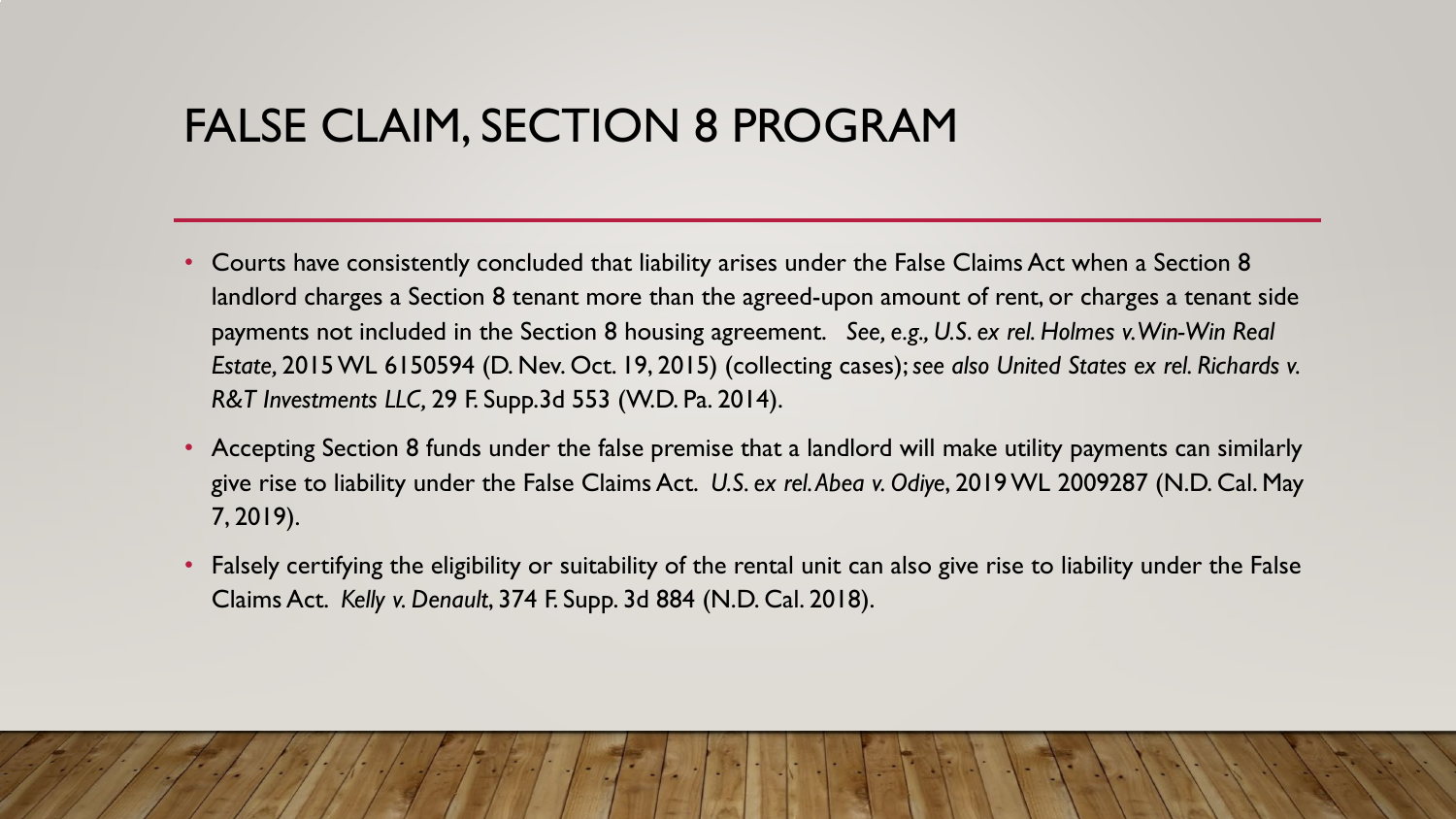- Case filed in 2/2021 by NW Justice Project
- Complaint alleged that a Tacoma landlord that owned a property in Walla Walla overcharged a tenant in violation of the requirements of the HUD-VASH subsidized housing program.
- VASH (VA Subsidized Housing) is a Section 8/VA joint program in which the VA assists homeless veterans in finding housing and using HUD Section 8 vouchers to subsidize their rent expenses.
	- Similar to Section 8, the landlord may only charge the tenant a portion of their monthly income as specified in the Housing Assistance Payment agreement with the local housing authority. The U.S. then pays the rest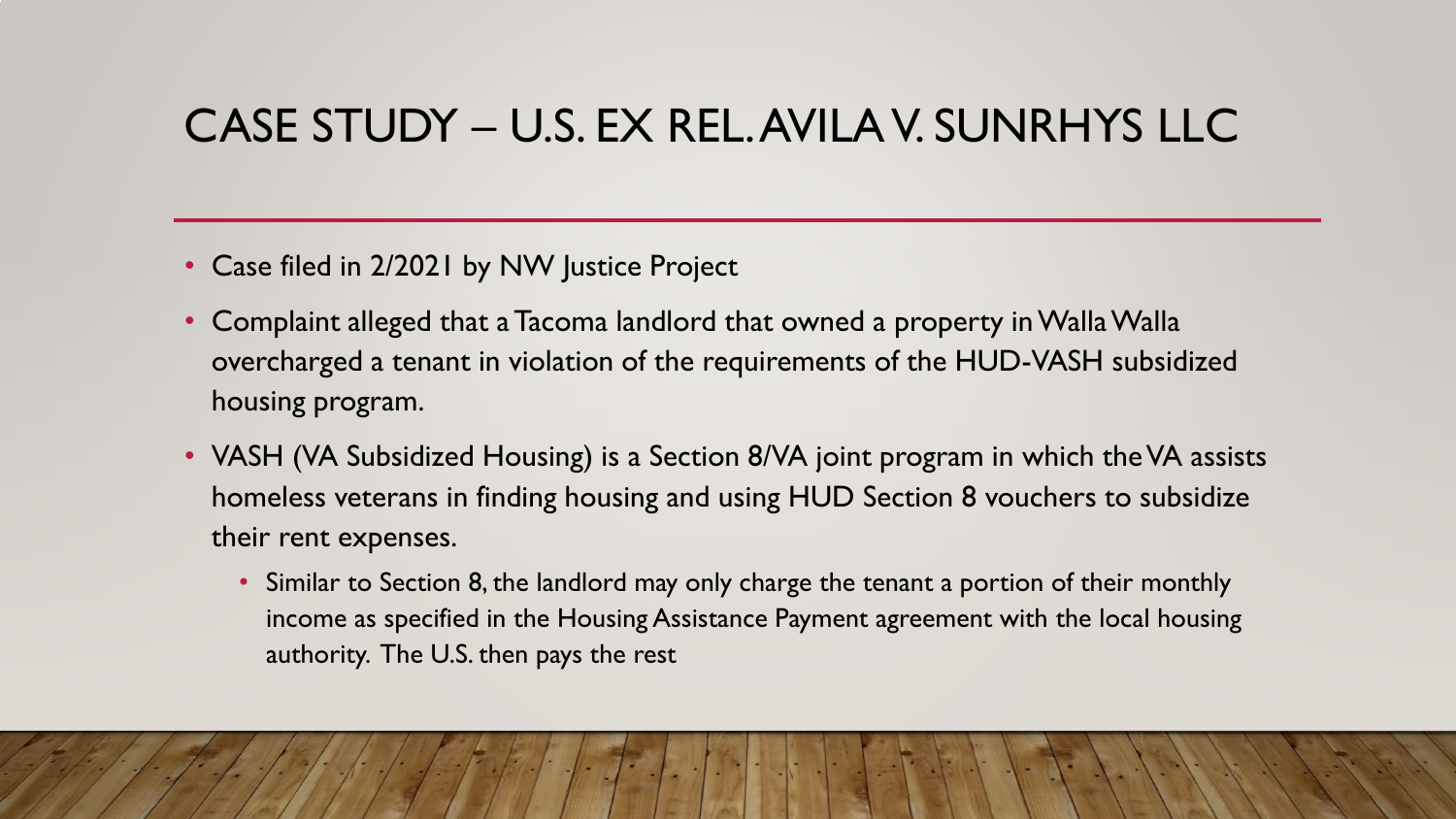- The tenant alleged that the landlord overcharged him by approximately \$105/month.
- The landlord argued that this amount was separately for internet service, which was not covered by the HAP agreement.
	- Note: for a period of time, the landlord did provide internet service
	- However, the HAP agreement indicated that the landlord was responsible for "all utilities" and made no mention of this additional payment
- Once VA and the housing authority learned that the landlord was overcharging, they sent a letter informing the landlord that the landlord was in violation of the rules
- The landlord then promptly evicted the tenant, falsely indicating that she was intending to occupy the property in order to get around COVID-19 eviction moritorium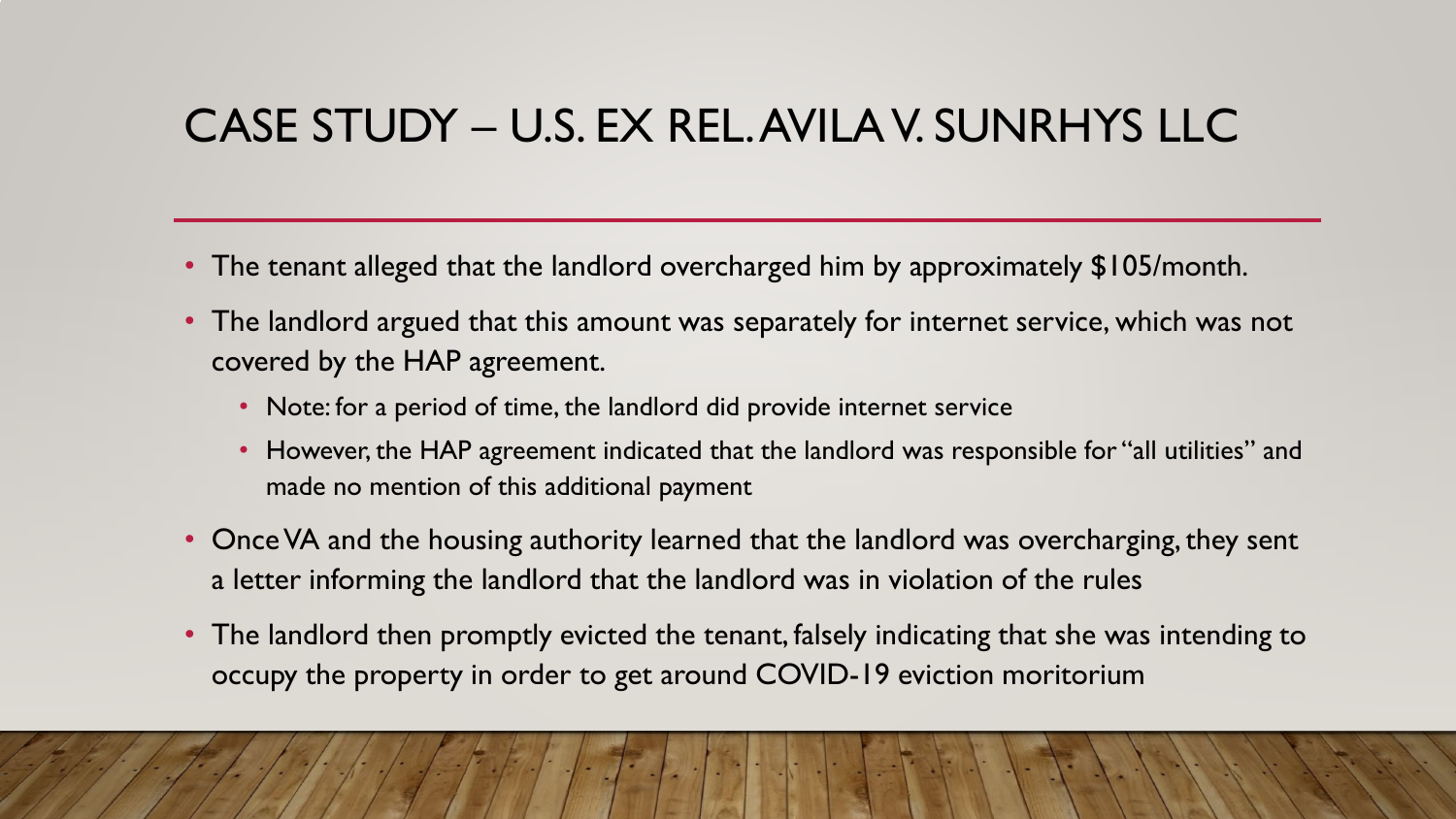- We promptly issued subpoenas to the landlord and began our investigation.
- In state court, the tenant would have only been able to recover the \$105/month (total \$1050) that he was overcharged.
- Through the FCA action, we were able to recover \$16,618 two times the total amount of the housing subsidy provided by HUD – because HUD would not have provided any subsidy if it had known that the landlord was overcharging.
- We were then able to provide the veteran with a "relator share" of \$4,155, the maximum allowable amount, more than 4 times what he was overcharged
- NW Justice project was also separately able to recover their attorney fees
- The \$16k penalty is a powerful deterrent to this kind of conduct by landlords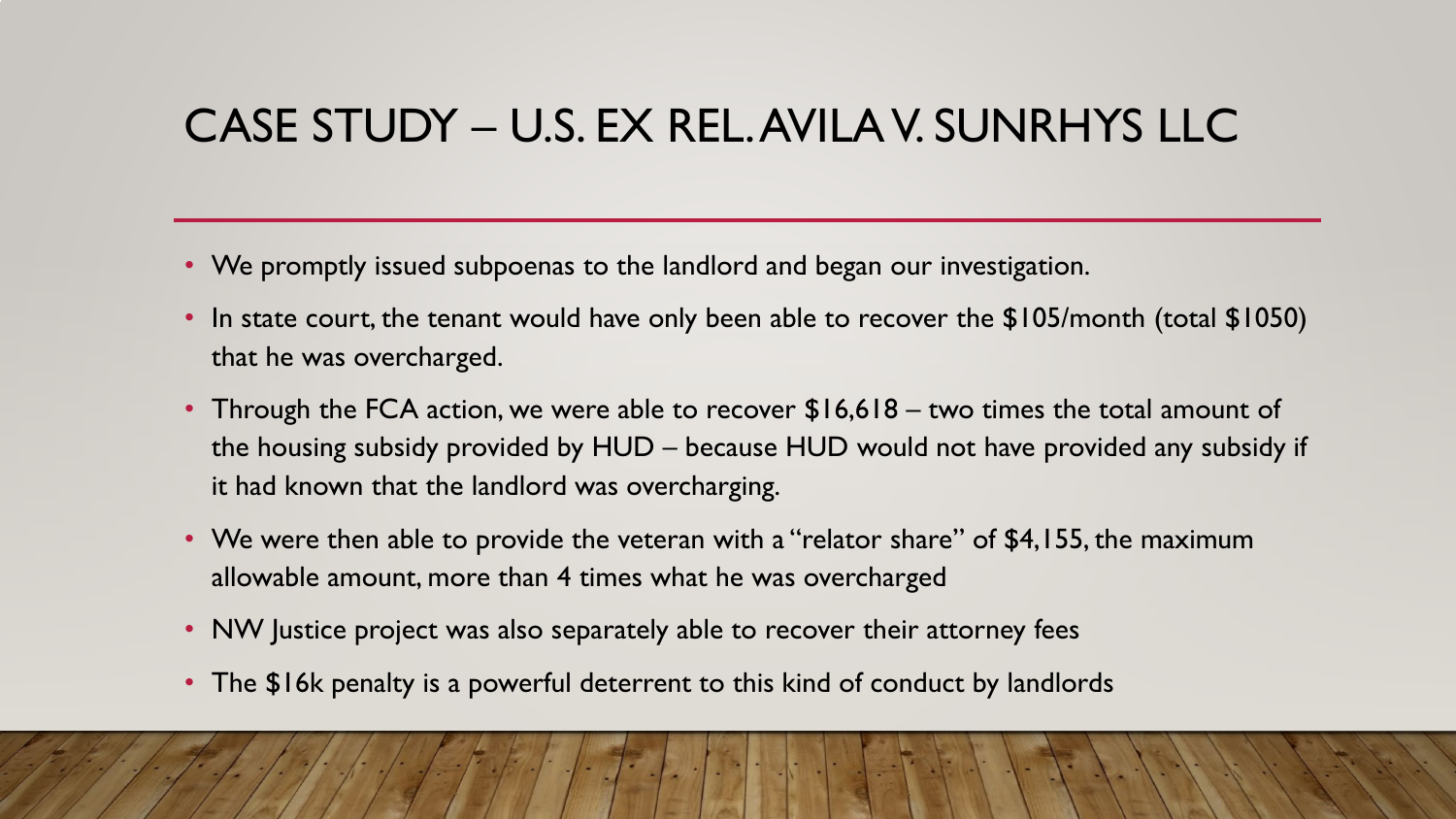- "Under the False Claims Act, landlords that overcharge tenants under this program are liable not just to repay the amount that they overcharged their tenants, but for three times the total amount of federal funding that the landlord received in rent support payments plus additional penalties for each month, providing a powerful deterrent to fraud," added Acting U.S. Attorney Harrington. "I want to especially commend the exceptional investigative work performed by the VA's Office of Inspector General, Spokane Resident Agency, as well as the excellent work done by the Northwest Justice Project, which represented the whistleblower. Our office will continue to work together with our law enforcement partners, with whistleblowers, and with public interest groups like Northwest Justice Project to hold accountable landlords that abuse critical housing programs."
- Jason Root, Special Agent in Charge at the VA Office of Inspector General, stated, "VA OIG's joint oversight of HUD-VASH is one of the agency's highest priorities because of the importance of safeguarding grant programs designed to end veteran homelessness. VA OIG thanks the U.S. Attorney's Office for the Eastern District of Washington and the HUD Office of General Counsel for their partnership and commitment to protecting at-risk homeless veterans."
	- [https://www.justice.gov/usao-edwa/pr/tacoma-landlord-agrees-pay-16618-overcharging-homeless-veteran-tenant-and](https://www.justice.gov/usao-edwa/pr/tacoma-landlord-agrees-pay-16618-overcharging-homeless-veteran-tenant-and-fraudulently)fraudulently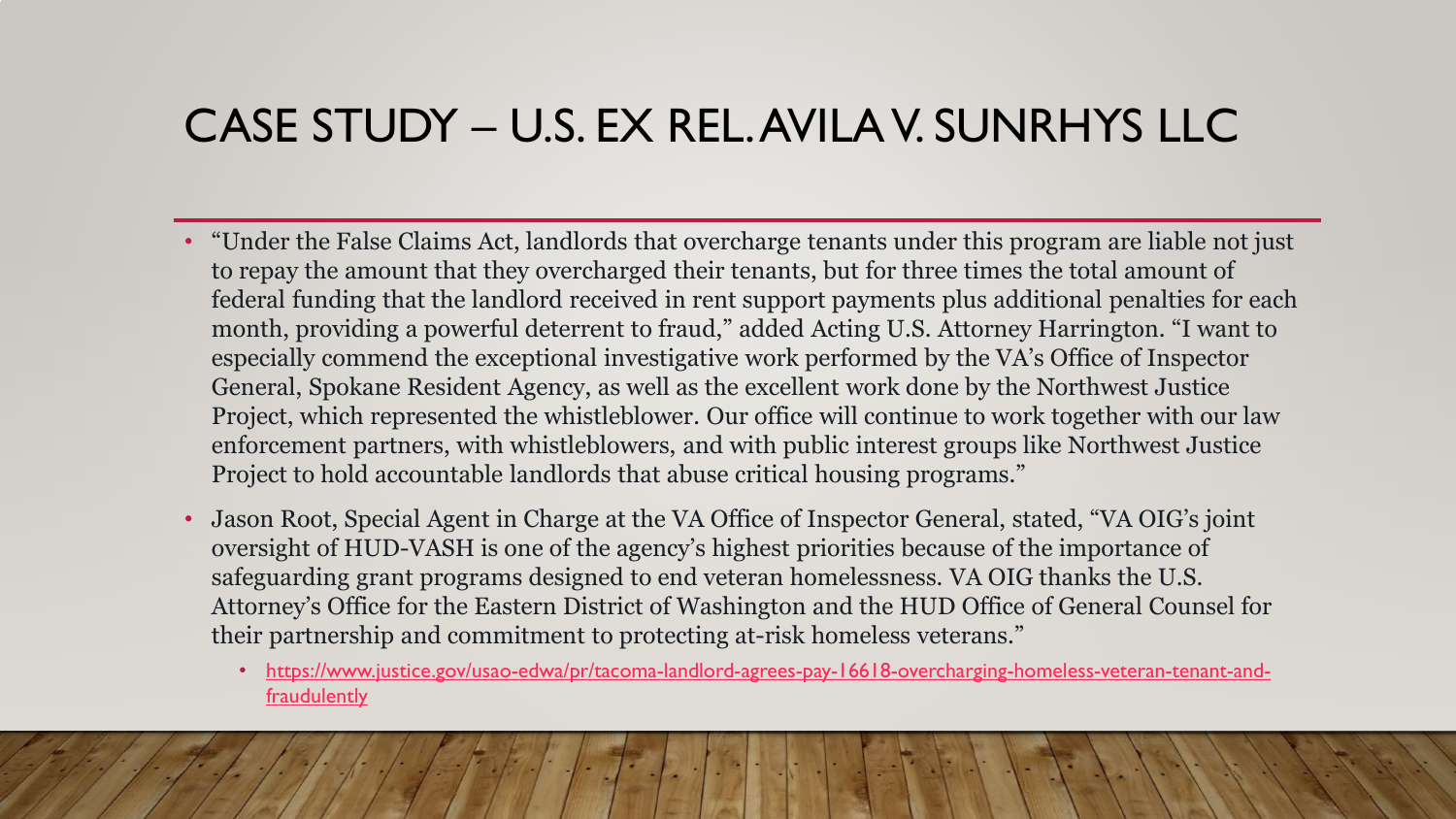### MATERIALITY

- "Material" under the False Claims Act is defined as having the tendency to influence, or being capable of influencing, the payment of money or property. 31 U.S.C. 3729(b)(4); *U.S. ex rel. Escobar v. United Health Services,* 136 S. Ct. 1989 (2016).
- Courts have consistently concluded that overcharging Section 8 tenants and charging improper side payments can satisfy the materiality requirement. *See, e.g., United States ex rel. Sutton v. Reynolds,* 564 F. Supp.2d 1183 (D. Or. 2007) (mag.); *see also Kelly v. Denault*, 374 F. Supp. 3d 884 (N.D. Cal. 2018).
- Falsely certifying the eligibility and suitability of the rental unit can similarly be material under the False Claims Act. *Kelly v. Denault*, 374 F. Supp. 3d 884 (N.D. Cal. 2018).
- Accepting Section 8 funds under the false premise that a landlord will make utility payments can similarly give rise to liability under the False Claims Act. *U.S. ex rel. Abea v. Odiye*, 2019 WL 2009287 (N.D. Cal. May 7, 2019).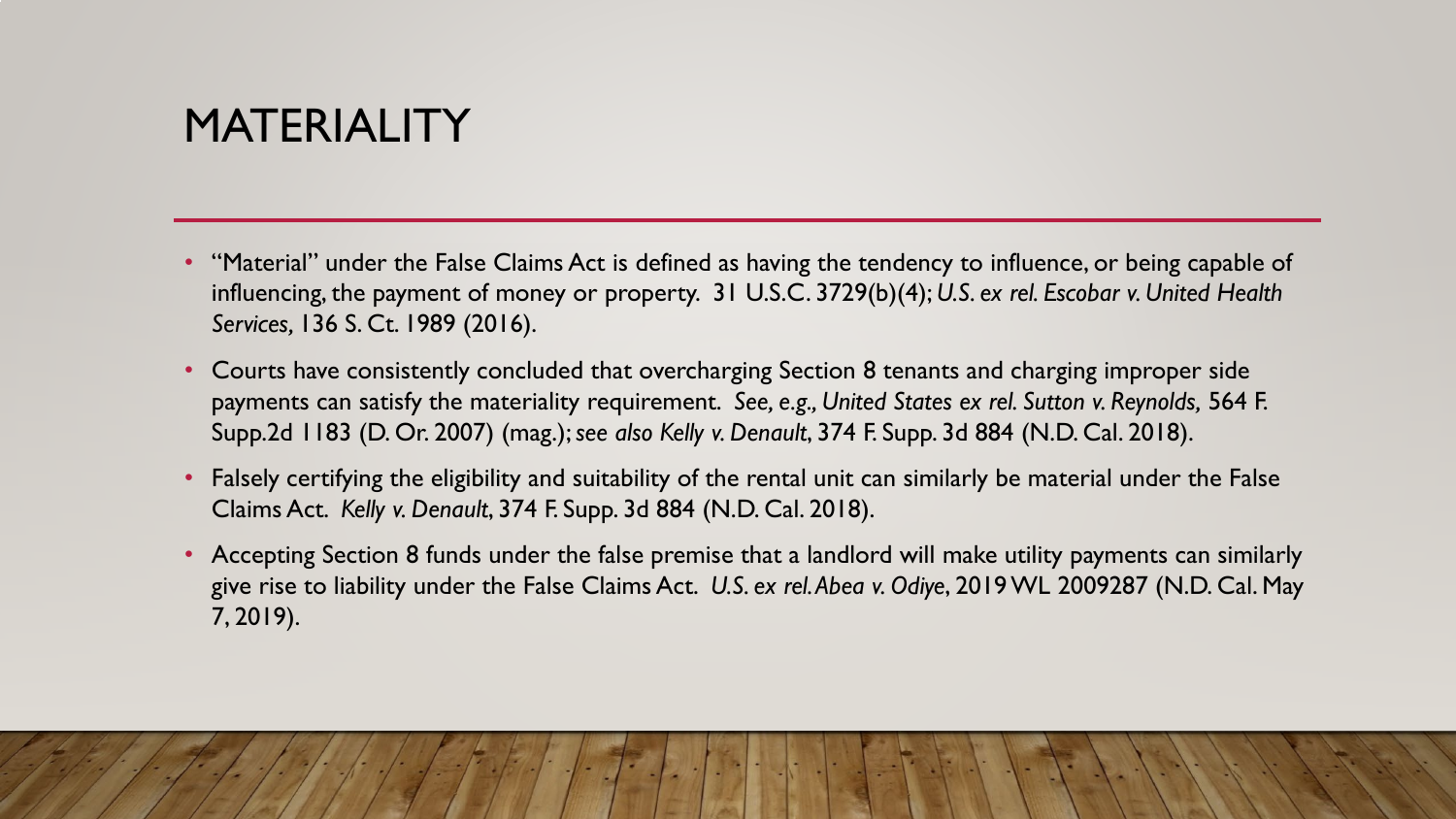#### **SCIENTER**

• Knowledge under the False Claims Act is defined as:

- Actual knowledge
- Reckless disregard
- Deliberate ignorance
- Specific intent is explicitly not required.
	- 31 U.S.C. 3729(b)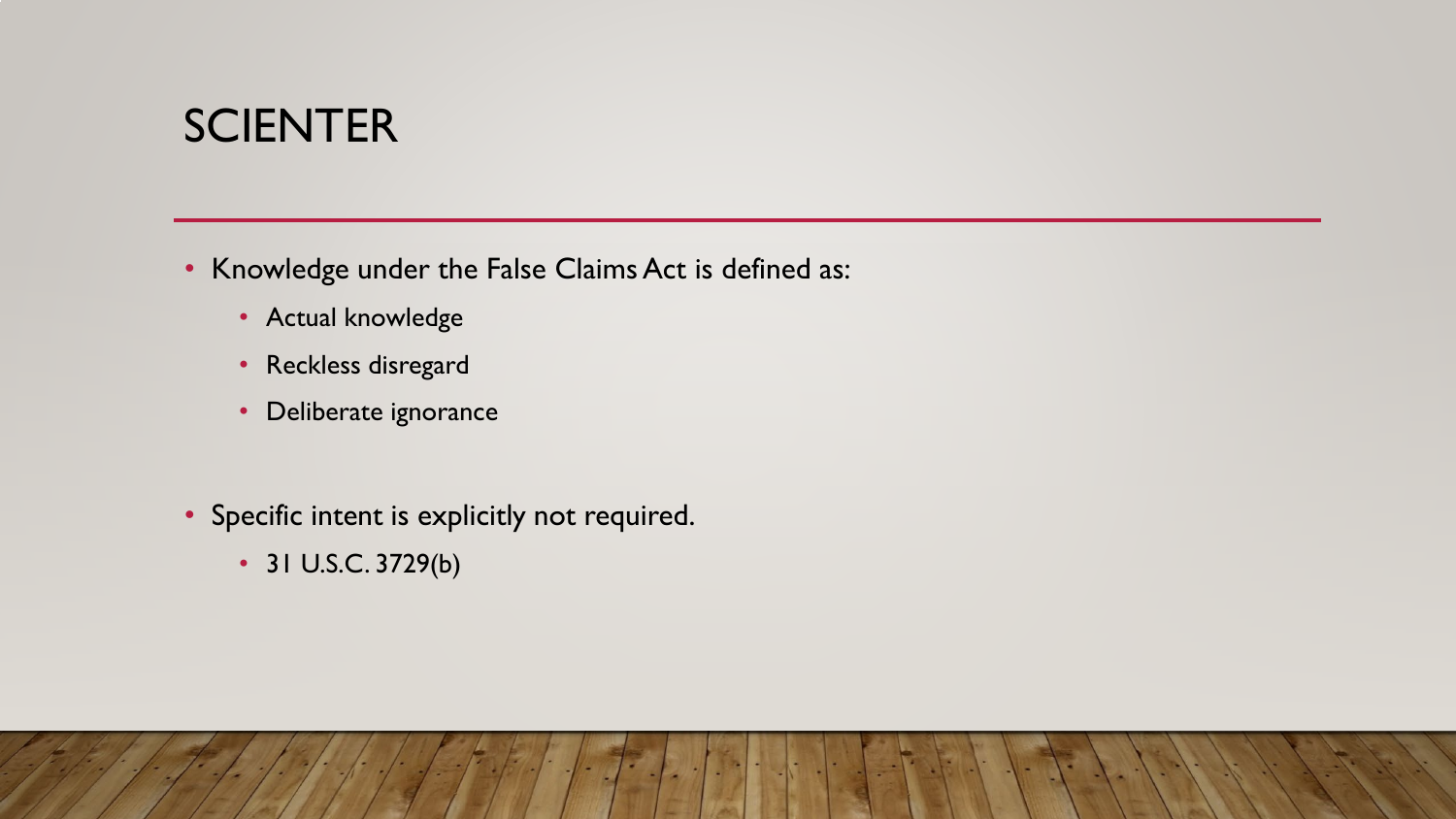- False Claims Act provides for treble damages
- Treble damages are mandatory court has no discretion to reduce them and they are outside the presence/knowledge of the jury.
- Government's damages under the False Claims Act are the amount it would have paid if statements or claims had been truthful.
- Damages are not required can have liability (and collect penalties) even if no damages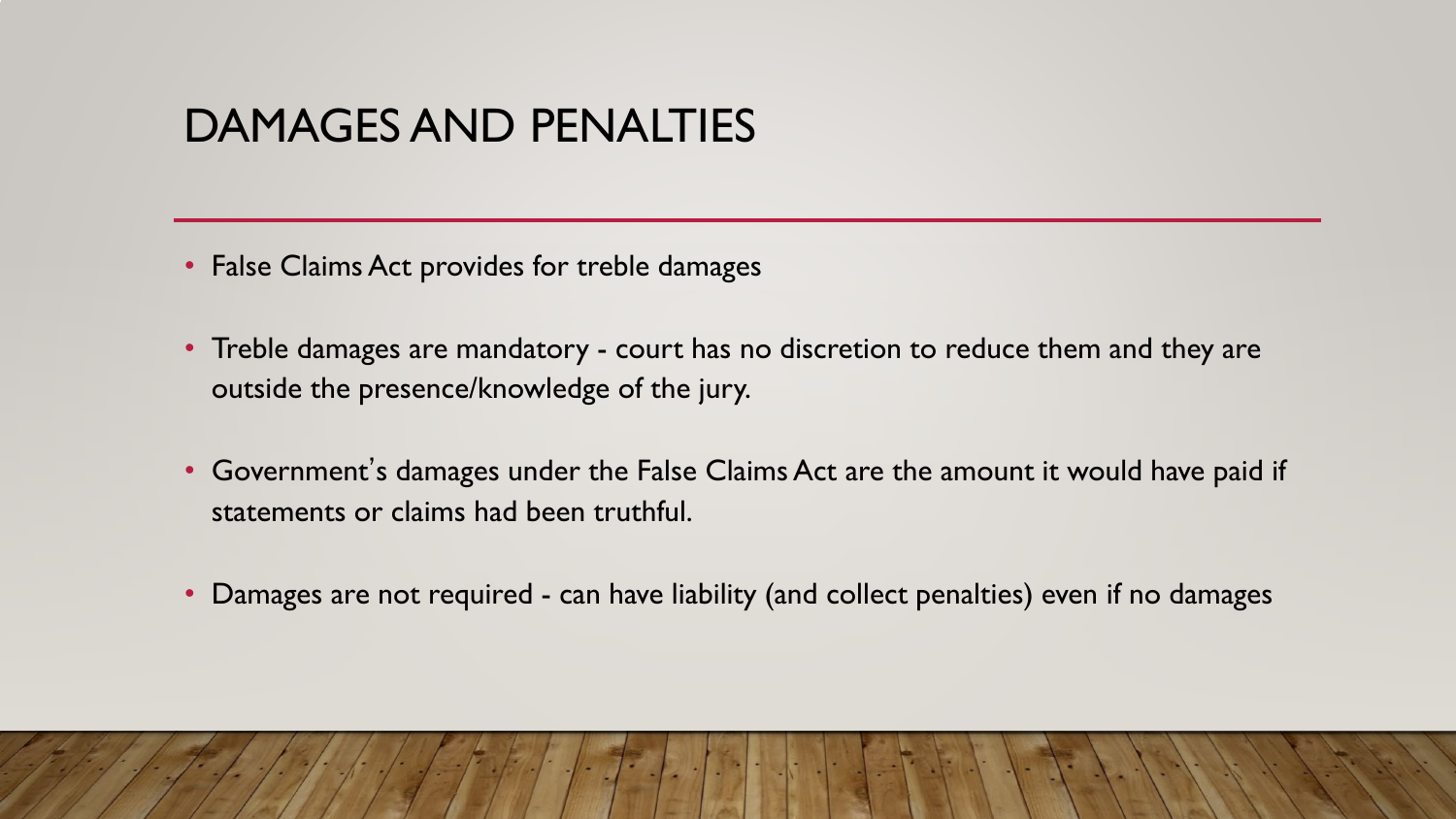- Legal issue: in a Section 8 side payment case, are the damages the amount of impermissible rent collected from the tenant, or the entire amount of federal funding paid?
- Courts have most often held that because all federal funding was conditioned on not abusing the program by accepting improper side payments, damages are appropriately measured by the full amount of Section 8 funding, rather than merely the amount of the additional side payments.
	- *United States ex rel. Harrison v. Baran*, 2015 WL 5446833 (C.D. Cal. Aug. 28, 2015); *United States ex rel. Cummings v. Hale,* 2017 U.S. Dist. LEXIS 142481 (N.D. Cal. May 17, 2017) (mag.); *see also U.S. ex rel. Carmichael v. Gregory*, 270 F. Supp. 3d 67 (D.D.C. 2017); *Coleman v. Hernandez*, 490 F. Supp. 2d 278 (D. Conn. 2007);
	- But *see United States ex rel. Wade v. DBS Investments, LLC,* 2012 WL 3759015 (S.D. Fla. Aug. 29, 2012) (where a landlord charged a tenant more than permitted under the Section 8 subsidy program, the Government's damages were the additional rent charged to the tenant); *United States ex rel. Stearns v. Lane*, 2010 WL 3702538 (D. Vt. Sept. 15, 2010) (where landlord in Section 8 program got additional rent from his tenant which under Section 8 he was not allowed to collect, FCA damages were the amount collected from the tenant).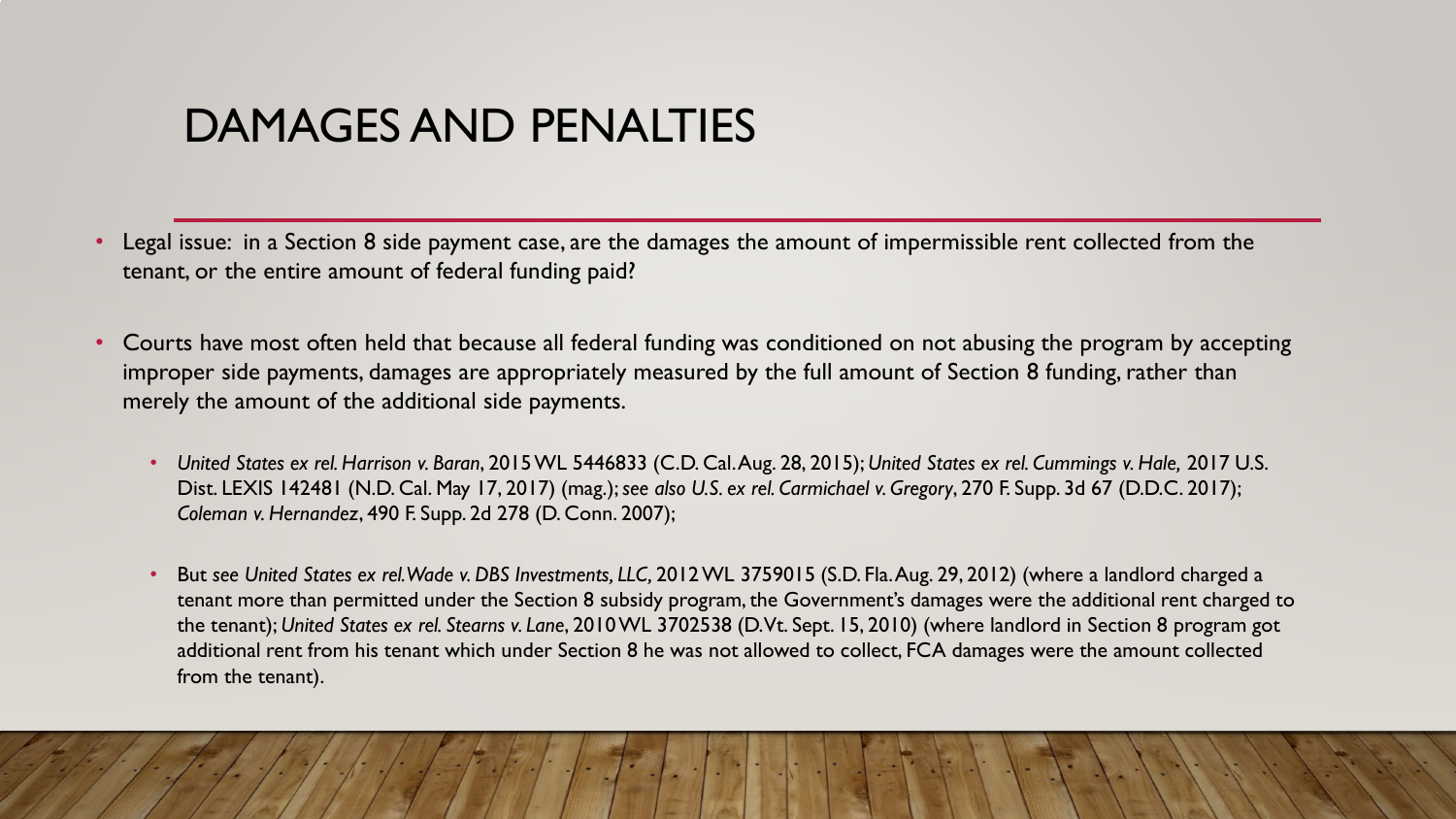- Additionally, courts have consistently concluded that mandatory penalties of between \$11,665 to \$23,331(as of 2020) attach to *each month* for which rent was overcharged.
	- *U.S. ex rel. Carmichael v. Gregory*, 270 F. Supp. 3d 67 (D.D.C. 2017).
- The relator's share of 15%-25% (for intervened cases) and 25-30% (for declined cases) is apportioned based on the full amount of the recovery (treble damages plus penalties).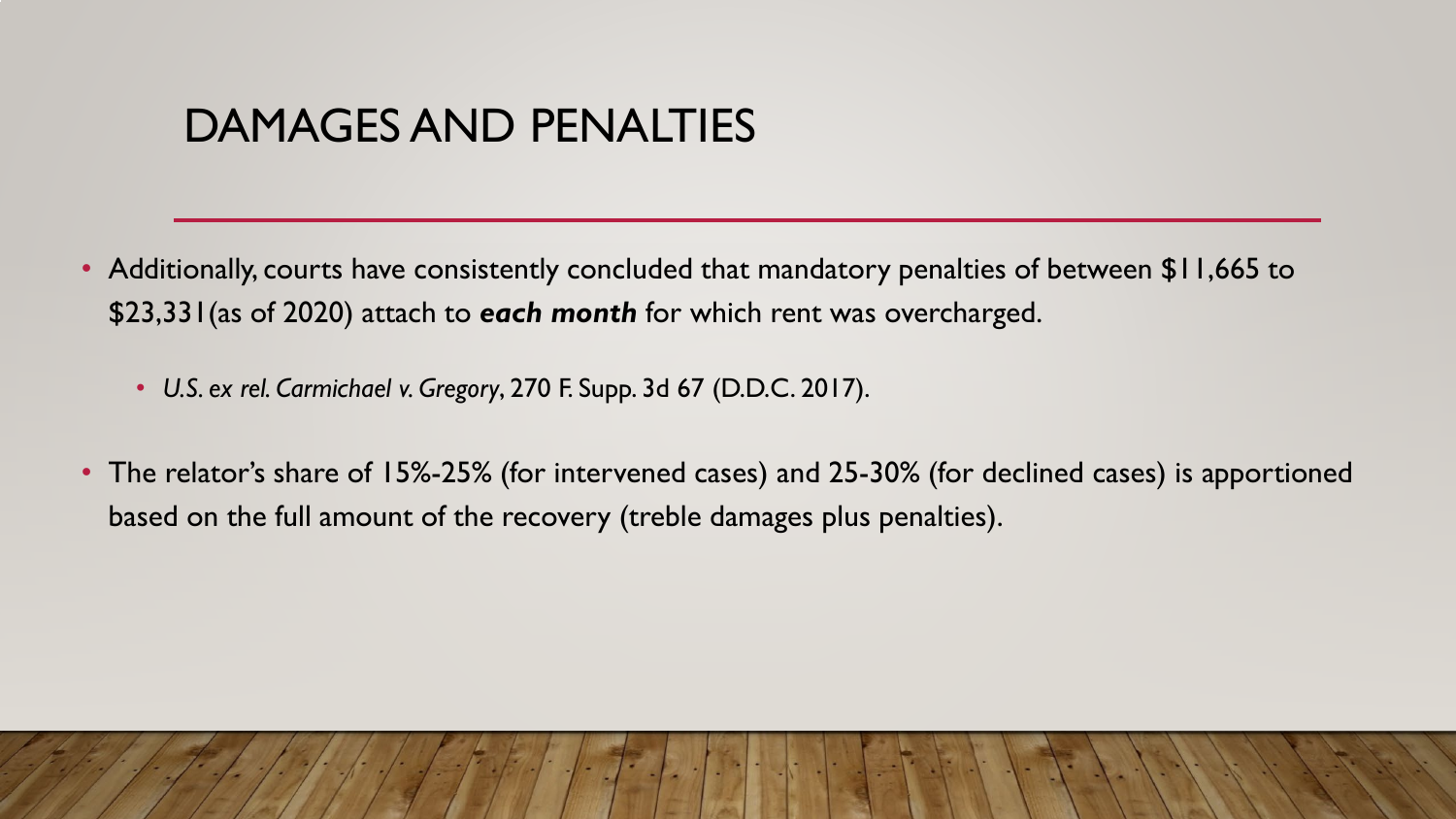- The False Claims Act is an incredibly powerful enforcement and remedial tool in Section 8 overpayment cases.
- E.g. Landlord improperly collects \$50 utility "fee" side payment in addition per month beyond agreed upon Section 8 rent on a \$1,000/month apartment for 12 months.
	- Tenant was overcharged \$600 in total (\$50x12 months)
	- BUT False Claims Act single damages (i.e. amount of ineligible federal funding) is **\$12,000**
	- Total False Claims Act judgment would be up to **\$315,972** (\$36,000 in treble damages and appx. \$300k in penalties, of which relator would be entitled to up to \$78,993 (assuming 25 percent share), plus the full amount of reasonable attorney fees.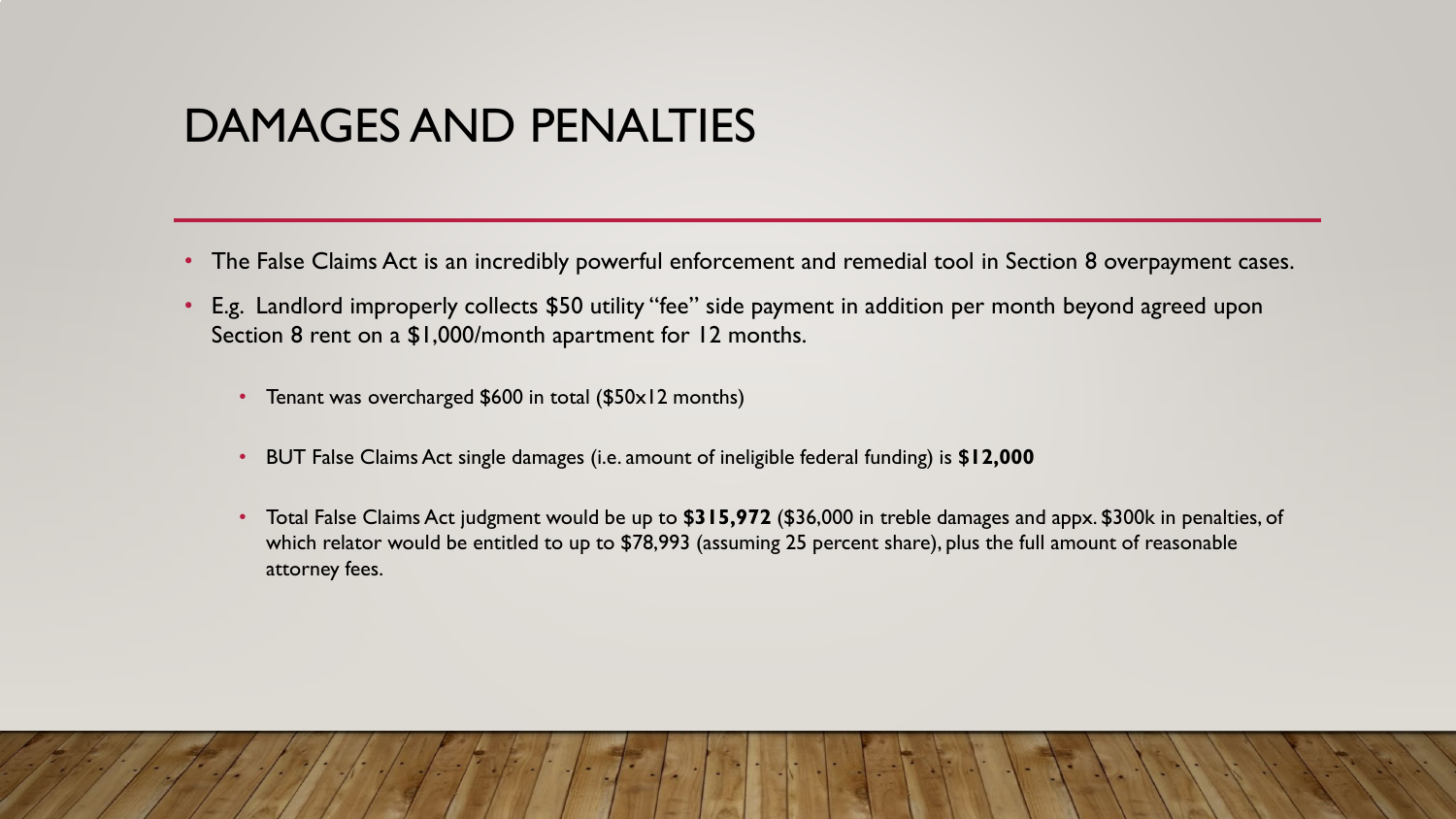#### STATUTE OF LIMITATIONS

- Statute of limitations is typically 6 years from payment of the claim for federal funding
- In some cases, can go back 10 years so long as suit is filed within 3 years of knowledge of facts material to the right of action.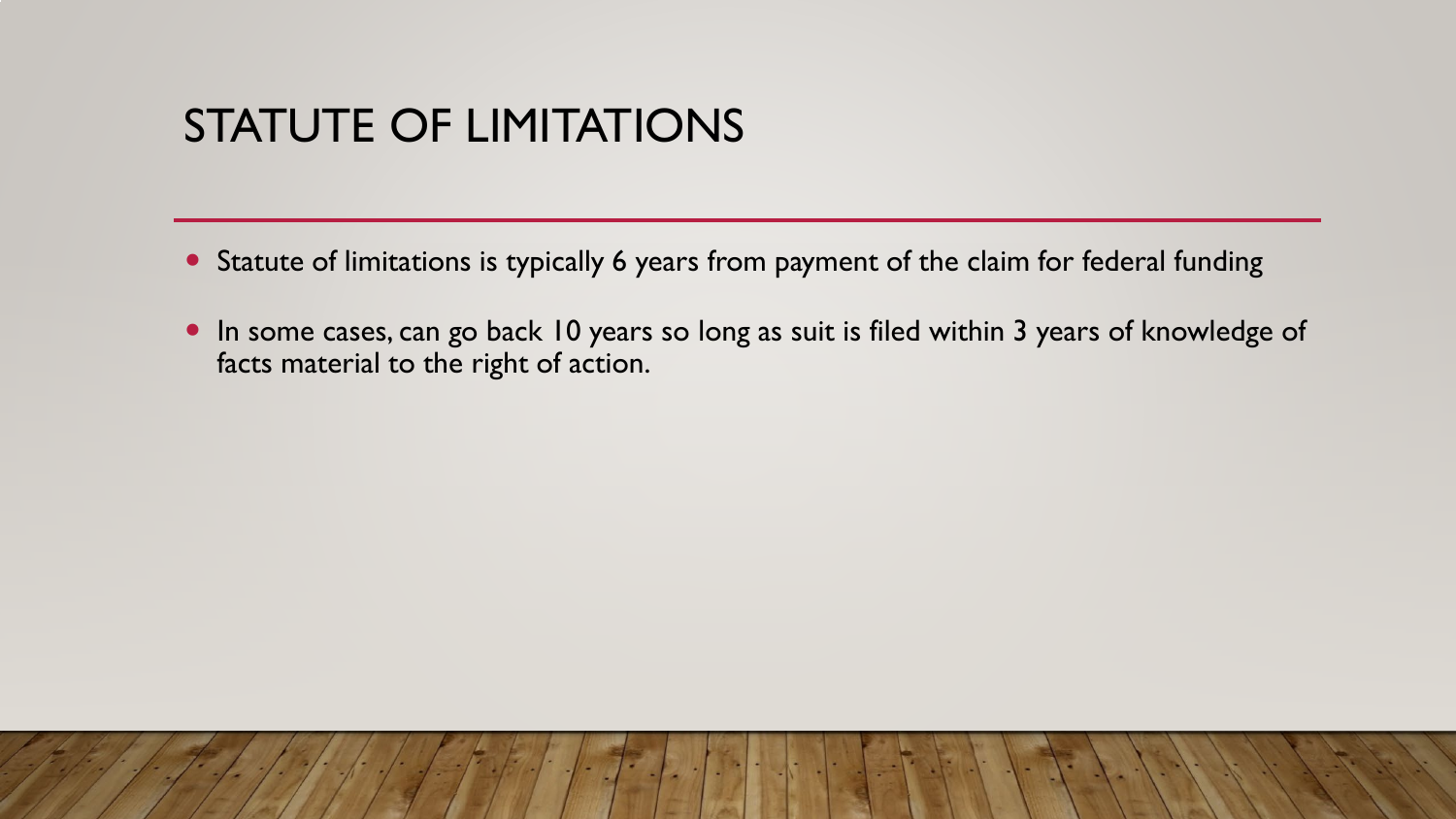# TACTICAL CONSIDERATIONS, QUI TAM CLAIMS

- Where to file:
	- Case can be filed anywhere a violation occurred or where a defendant can be found or transacts business
	- False Claims Act provides for nationwide service of process for trial subpoenas
	- United States has broad investigative authority to investigate case regardless of where suit is filed or where conduct occurred
	- Discussion with U.S. Attorney's Office prior to filing is strongly encouraged
	- Research case law in various jurisdictions in which you are contemplating filing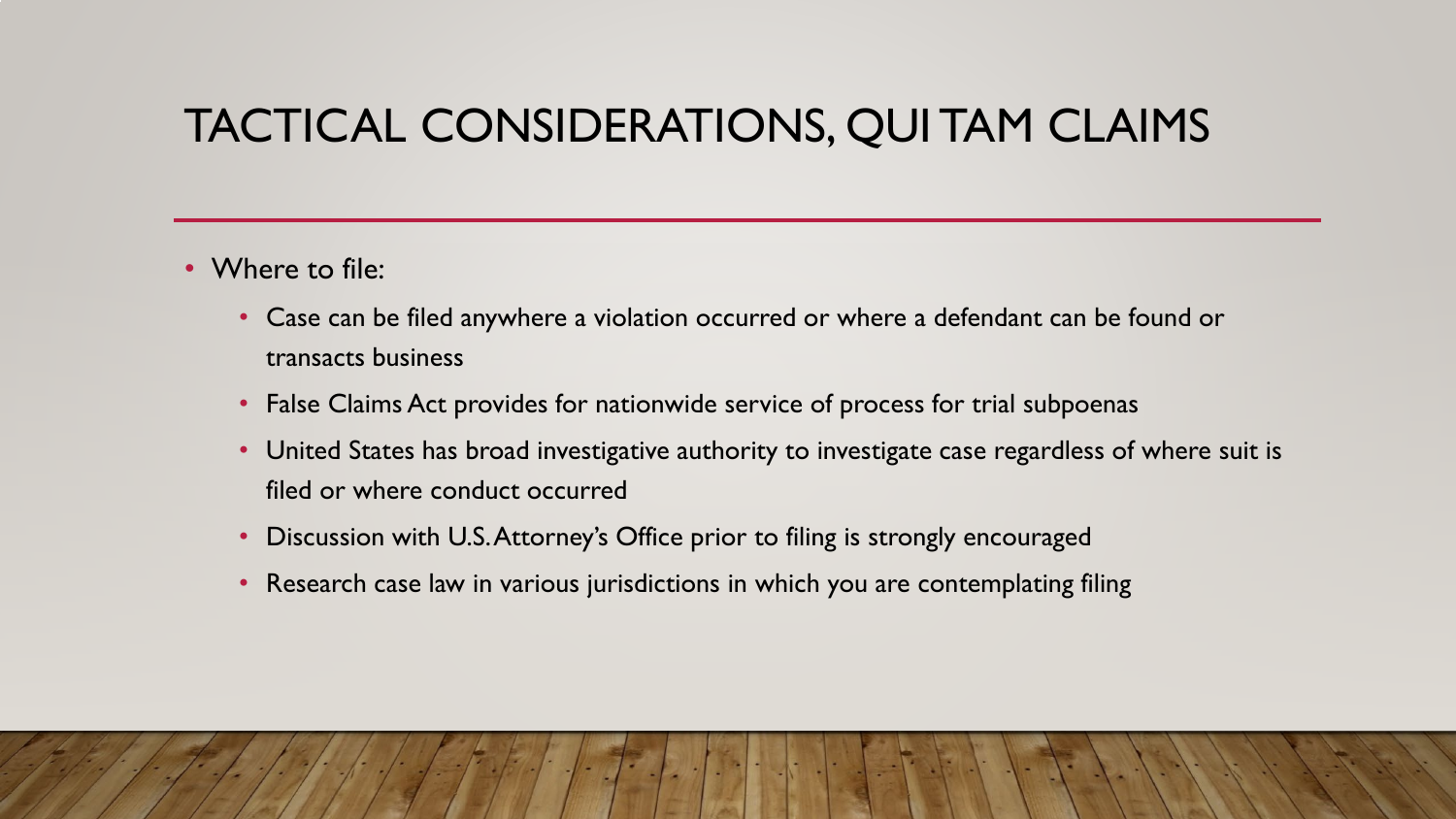# TACTICAL CONSIDERATIONS, QUI TAM CLAIMS

- The Qui Tam Complaint:
	- False Claims Act complaints sound in fraud and therefore must meet the special particularity requirements of Fed. R. Civ. P. 9(b)
	- Additional detail will assist the government's investigation
	- Qui tam complaint often disclosed to defendant during investigation pursuant to limited lift of seal
	- Relator is required by law to provide the United States Attorney's Office with all material information (documents, names of witnesses, etc.) in relator's possession.
	- The more information the relator is able to provide, the higher the relator share is likely to be.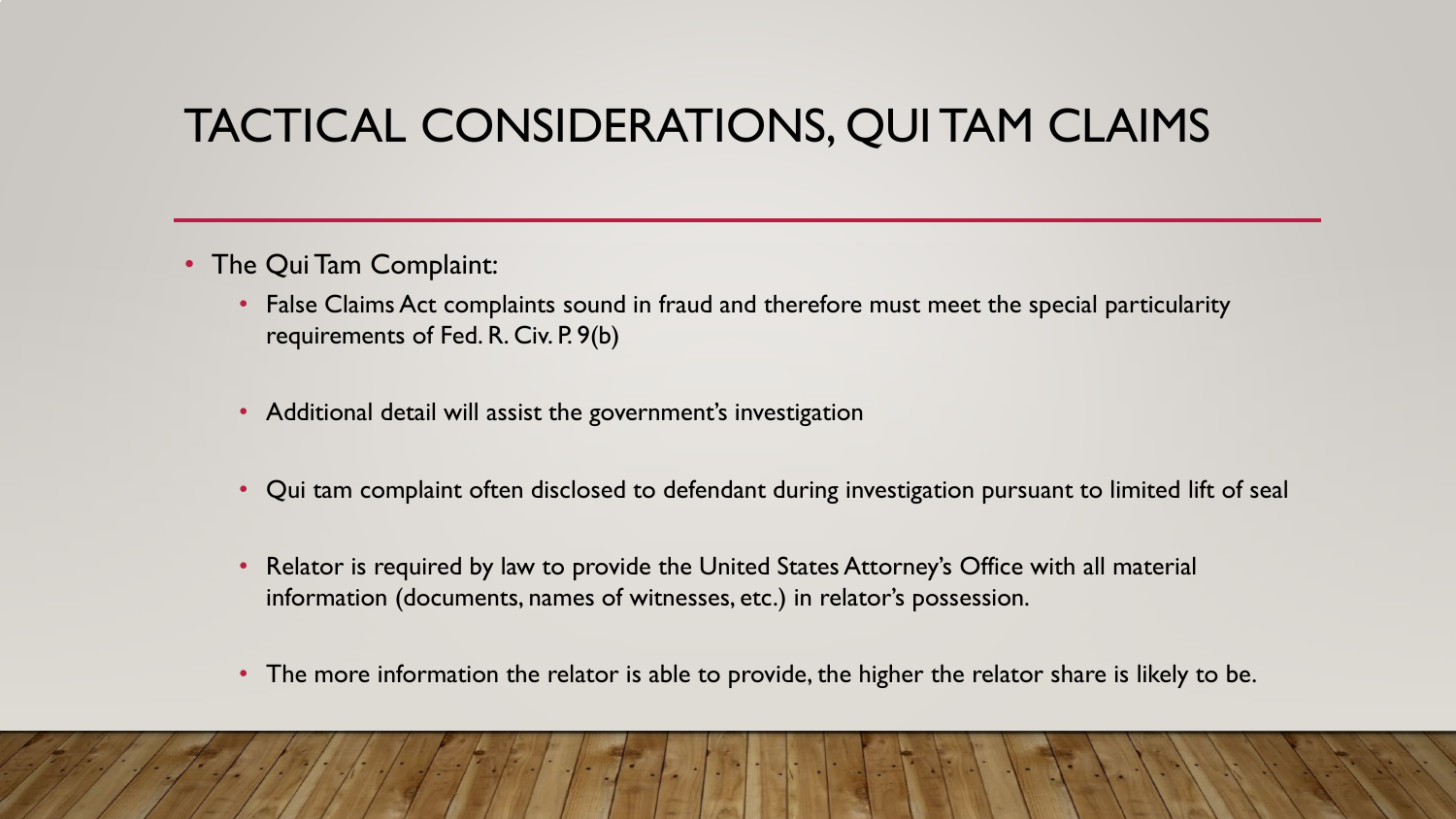## SELECTED RECENT DOJ SECTION 8/HOUSING ENFORCEMENT

- United States ex rel. Willis v. Mae Ava Carse Properties, LLC (E.D. Mich.) (12/4/20)
	- \$150,000 settlement for collecting excess rent from Section 8 tenants
		- <https://www.justice.gov/usao-edmi/pr/us-attorneys-office-reaches-settlement-under-false-claims-act-over-allegations>
		- Univ. of Michigan Law School Clinic represented relator, the section 8 tenant
- U.S. v. Goodfish (D. Del.) (12/18/20)
	- U.S. files suit under FCA against landlord for charging higher rents for Section 8 rental units
	- <https://www.justice.gov/usao-de/pr/united-states-brings-federal-false-claims-act-suit-against-newark-landlord>
- U.S. ex rel. Ling v. City of Los Angeles (C.D. Cal.) (2/6/20)
	- \$3.1 million FCA settlement against City housing authority for violating accessibility in development of affordable housing
	- <https://www.justice.gov/opa/pr/crala-agrees-pay-31-million-resolve-alleged-misuse-federal-funds-inaccessible-housing>
		- Fair Housing Council of San Fernando Valley represented relator, a disabled tenant
- U.S. v. Ortiz; U.S. v. 44 Hawthorne LLC (D. Mass.) (3/6/2020) (9/24/2020)
	- <https://www.justice.gov/usao-ma/pr/roxbury-landlord-agrees-settle-false-claims-act-allegations>
	- \$15,500 in 2 FCA settlements against landlord for charging improper water utility payments and other fees to Section 8 tenant